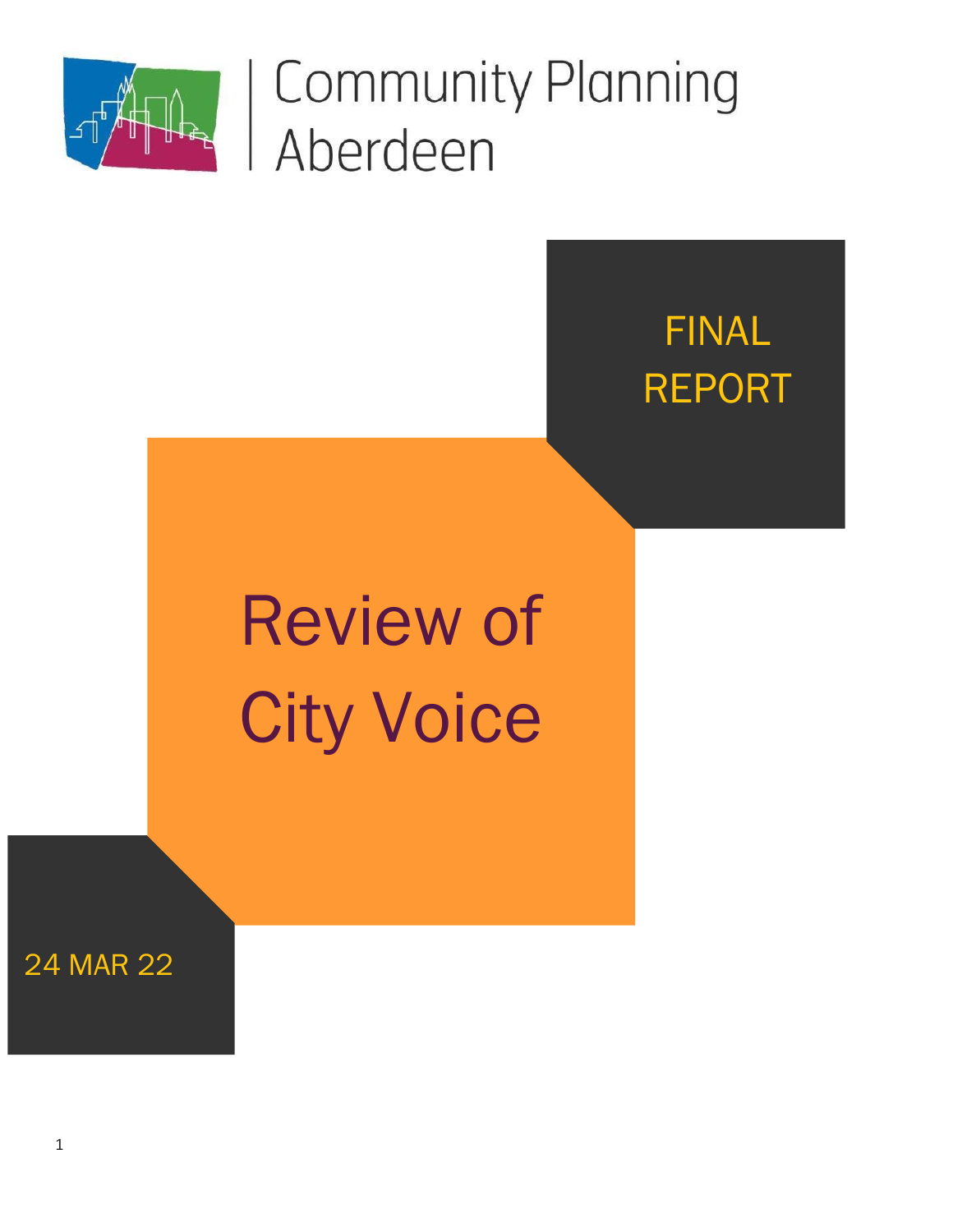# 1. **Summary**

- 1.1 The aim of the Aberdeen City Voice review was to ensure it is a useful and robust source of data and feedback from the public, as one part of a wide spectrum of community engagement, to help shape decision making and inform policy and planning across partner organisations of Community Planning Aberdeen.
- 1.2 The review considered three main areas of investigation:
	- Effectiveness of having a citizens panel
	- Survey participation and response rates
	- Communicating impact on decision making
- 1.3 The key features of the current City Voice (Aberdeen City's citizens panel) include a panel of 1,379 people and an annual questionnaire. City Voice was first established in 2003 and 45 questionnaires had been published by February 2022. City Voice has informed a number of important partnership documents including the Population Needs Assessment, Local Outcome Improvement Plan, Locality Plans and Regional Transport Strategy.
- 1.4 Our overall assessment is that City Voice continues to have a place in the wider Community Empowerment Strategy for Community Planning Aberdeen and individual partner organisations. The review looked at both the strengths and weaknesses of City Voice and the review group reached the conclusion that it needed to be reinvigorated rather than abandoned.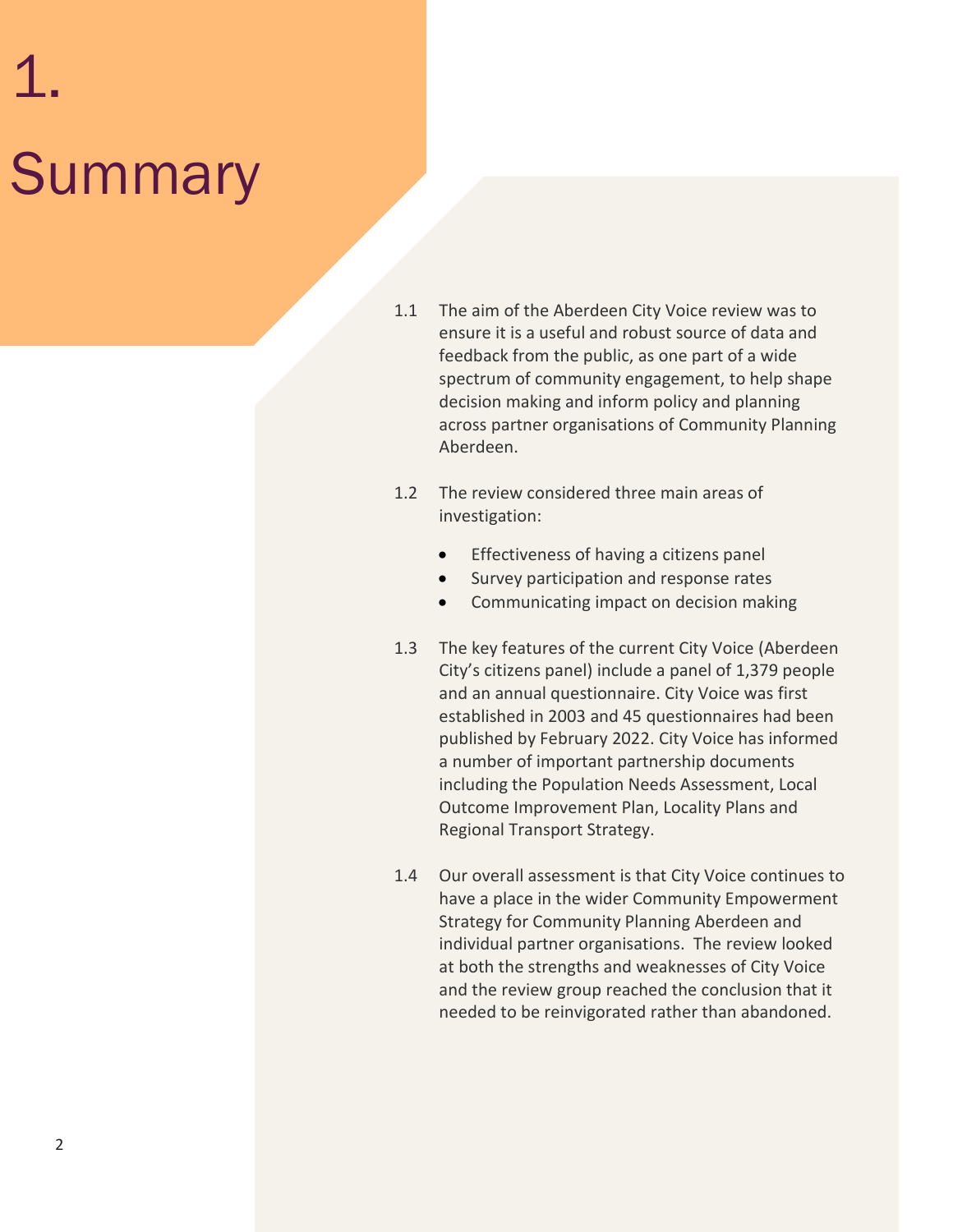### 1.5 **Key benefits of the Aberdeen Citizens panel**:

- Aberdeen City Voice Panel aims to be broadly representative of the population
- Allows targeting of specific groups for ad-hoc surveys
- Ability to send paper copies to ensure it is accessible to people who do not wish or are unable to take part digitally
- Can track changes in responses and areas for improvement over time
- 1.6 Our recommendations for improvement have been grouped under the three areas of investigation and are summarised below.

### **Citizens Panel**

### **Survey Participation**

- Refresh the existing panel now and every 3-5 years, with ongoing recruitment
- Targeted recruitment to address underrepresented groups now and ongoing
- Registered email addresses to validate respondents as panelists
- Information about other characteristics of the panel should be requested to help us understand differences between groups and identify issues that require a more targeted response.
- Surveys should be kept short and take no longer than 15 minutes
- Flexible approach to the number of surveys required based on questions received from partners.
- Forward planning to help cut down the production timeline
- A user panel to help develop good surveys.
- Reminders issued to encourage completion.
- Encourage digital participation with option for paper surveys
- Prize draw incentives to encourage participation

### **Communicating Impact**

- More timely reporting of results
- Modernise communications strategy
- Improved information on how responses are used
- Testing of a translation service for City Voice and other accessible communication formats available on request.
- Signpost to further opportunities to get involved.

1.7 Whilst the review group supports the continuation of the Aberdeen City Voice panel as a form of consultation with the general public, it is clear that it should not be the only way that we seek the views of local people. The Community Empowerment Strategy, which is currently being revised, aims to provide a wider range of opportunities for citizens to be involved in improving outcomes for people and communities across the City in a more participatory and empowered way.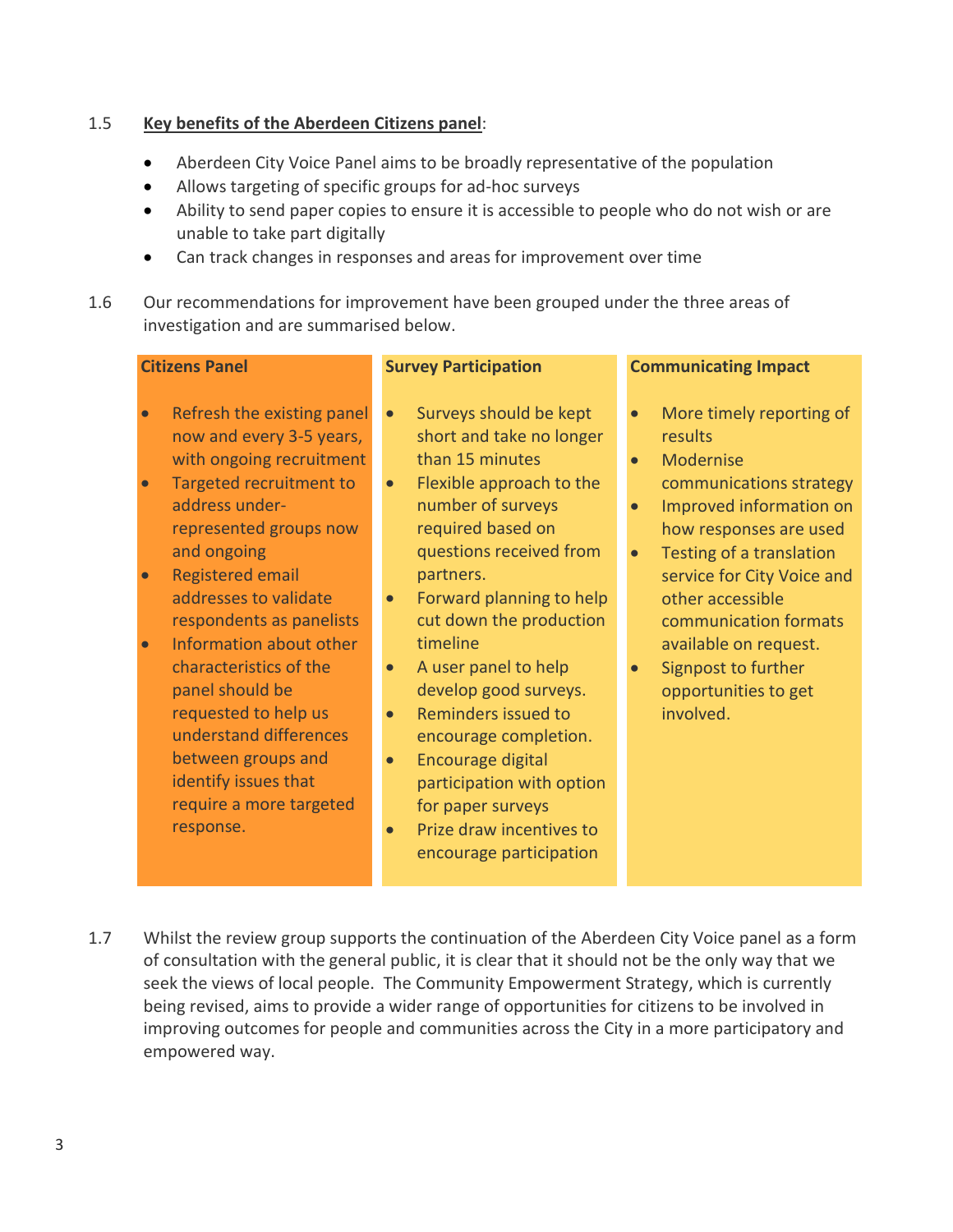# 2. **Contents**

| 1. Summary              | P <sub>2</sub>  |
|-------------------------|-----------------|
| 2. Contents             | P4              |
| 3. Introduction         | P <sub>5</sub>  |
| 4. Citizens Panel       | P6              |
| 5. Survey Participation | P <sub>10</sub> |
| 6. Communicating Impact | P15             |
| 7. Overseeing Progress  | P <sub>19</sub> |
|                         |                 |

| Appendix 1        | <b>Terms of Reference</b>          | <b>P20</b> |
|-------------------|------------------------------------|------------|
| <b>Appendix 2</b> | Panel Breakdown                    | P23        |
| <b>Appendix 3</b> | <b>Panel Options Appraisal</b>     | P25        |
| Appendix 4        | <b>Panel Survey</b>                | P26        |
| <b>Appendix 5</b> | Summary of focus<br>group feedback | P35        |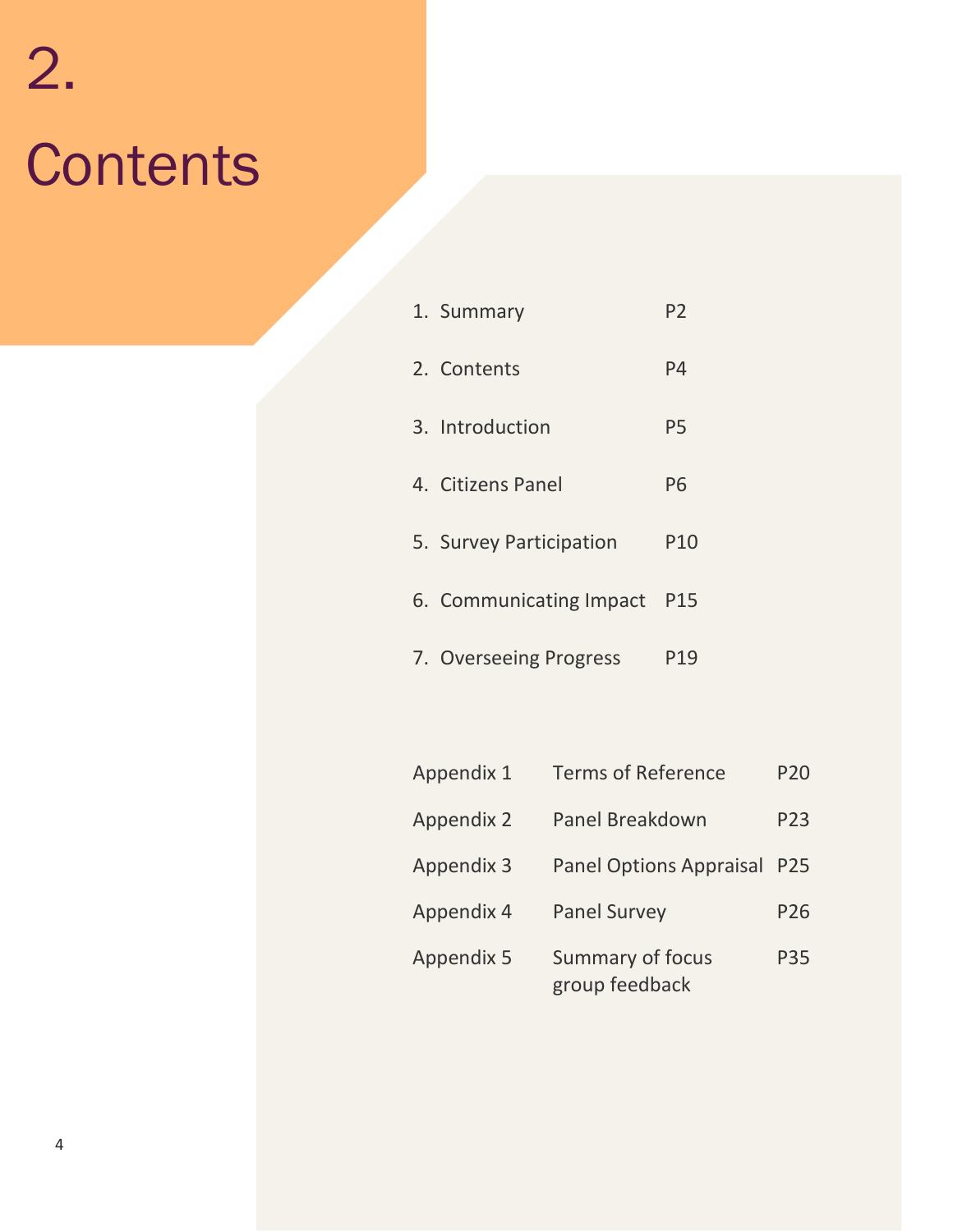# 3. Introduction

- 3.1 The review of City Voice was requested by Community Planning Aberdeen's Community Empowerment Group. The Group considered that the time was right to review the City Voice approach following the refresh of the Aberdeen City Local Outcome Improvement Plan and Locality Plans in 2021. City Voice is an important source of information about how well the Community Planning Partnership is doing to achieve the improved outcomes within these shared plans for people and communities.
- 3.2 City Voice has been running since 2003 and to date we have published the results of 45 questionnaires. It was last reviewed in 2017 at which time a number of changes were made. Four years later, this review looks at the effectiveness of the current City Voice approach. This forms part of a wider review of the Community Planning Aberdeen Community Empowerment Strategy.
- 3.3 The aim of the review is to ensure Aberdeen City Voice is a useful and robust source of data and feedback from the public to help shape decision making and inform policy and planning across Community Planning Aberdeen.
- 3.4 The review was undertaken between December 2021 and March 2022 by a subgroup of the Community Empowerment Group with representation from Aberdeen City Council, Scottish Fire & Rescue Service, Aberdeen City Health and Social Care Partnership and Grampian Regional Equality Council. Engagement with wider stakeholders including panel members and the Youth Council was also undertaken. See Appendix 1 for full Terms of Reference.
- 3.5 The approach we took was to consider three main areas:
	- Effectiveness of having a citizens panel
	- Survey participation and response rates
	- Communicating impact on decision making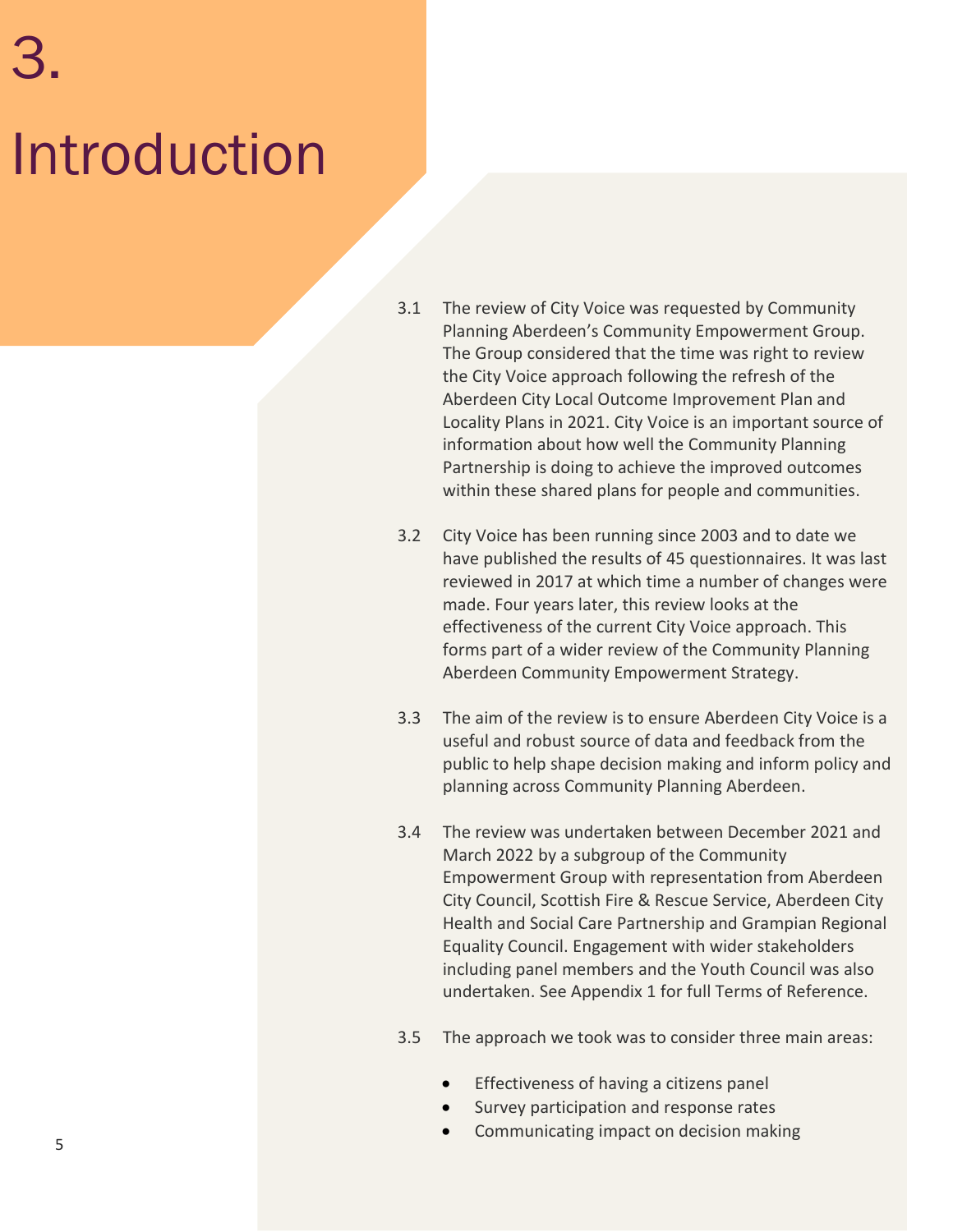# 4. **Citizens** Panel

### **KEY FINDINGS**

- Having a panel helps secure broad and balanced input from the public and allows for tracking of trends, changes in views and opinions over time.
- The representativeness of the panel is important. The Aberdeen City Voice panel was last refreshed in 2017 based on 2011 census data.
- Younger people are under-represented on the current panel and older people are over-represented. There is also over-representation from our least deprived communities.
- A representative panel does not guarantee a representative response to questionnaires. The ability to match panelists to respondents is critical to monitor the participation levels of panel members.
- There are limitations to what the City Voice panel can be used for and it should not be relied upon as the only form of engagement.

### **RECOMMENDATIONS**

- Refresh the panel now and at least every 3 to 5 years, with ongoing recruitment as required to ensure it continues to be representative of the population.
- Targeted recruitment to the panel should be undertaken for under-represented groups as part of the refresh and following publication of census data in 2023.
- Registered email addresses to validate respondents as panelists.
- Date of birth should be sought for all panel members to maintain accurate information on age group.

Information about other characteristics of the panel should be requested to help us understand differences between groups and identify issues that require a more targeted response.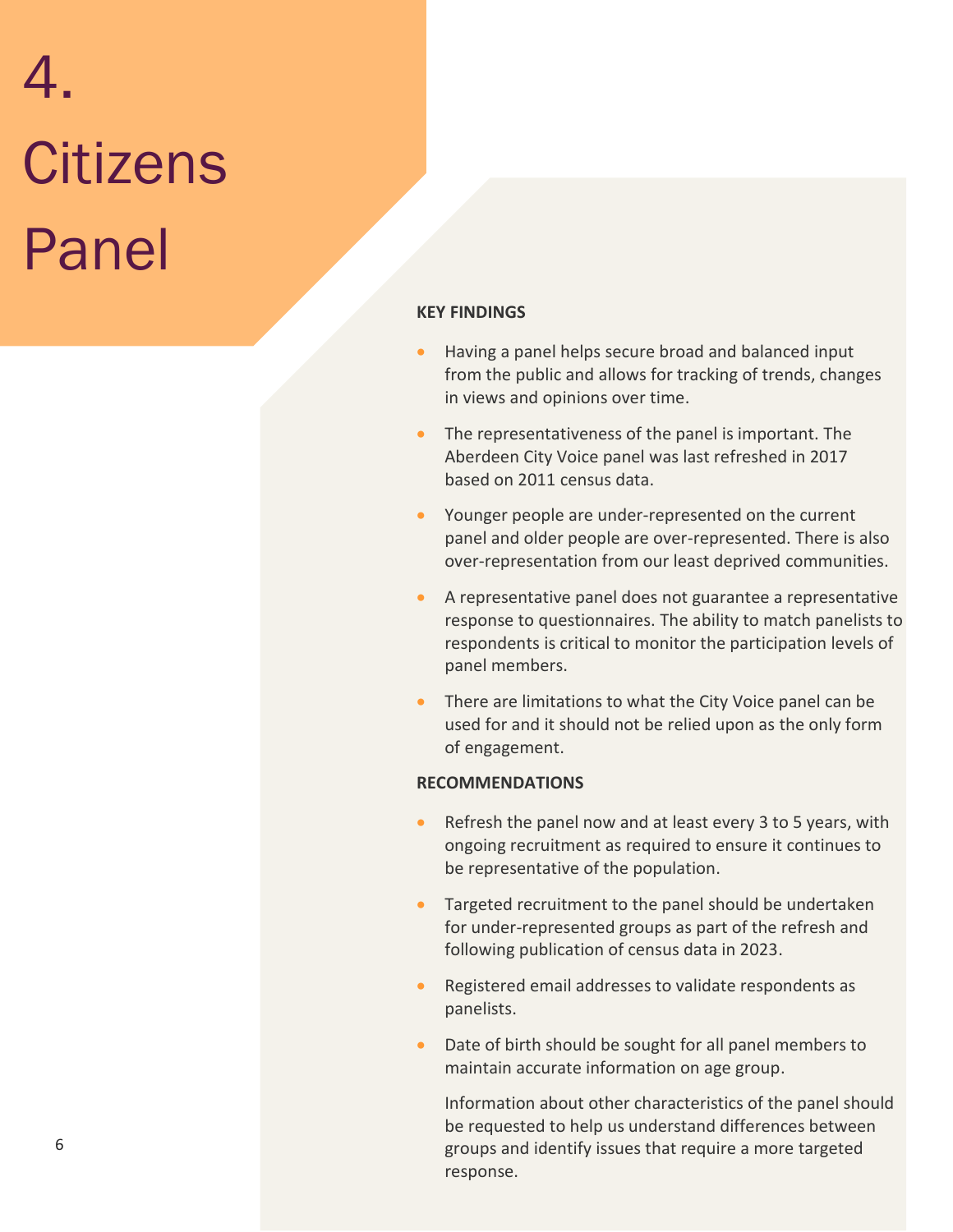- 4.1 A citizens panel is a dedicated group of people who sign up to take part in regular surveys to provide insight into public preferences and opinions. They are typically used by public service agencies, particularly local authorities and their partners, to identify local priorities. Citizens Panels are more effective than polls and surveys in supporting informed considerations from the public on policy issues due to the benefits listed below. See Appendix 3 for full options appraisal.
	- Panel broadly representative of the population (although the panel members who respond may not be).
	- Ability to send paper copies to ensure accessible to people who do not have/use computers/smart phones etc.
	- Allows targeting of specific groups (e.g. those in a particular locality or in a particular age group) for ad-hoc surveys
	- Can track changes over time (although not necessarily the same people who respond to each survey).
- 4.2 Currently there are 1,379 people on the Aberdeen City Voice panel. The number of people required for a representative panel of Aberdeen is 384. However, it is better to have a larger sample and City Voice generally aims for over 1000 people. It has consistently been between 1200 and 1400 which is similar to other local authority panels. The current response rate amounts to approximately 400 people. Table A in Appendix 2 provides a breakdown of the panel by gender, age group, ethnicity, locality and SIMD Quintile. Analysis of the panel data shows that there are some areas which require attention. For example, the panel is under-represented in the younger age groups (particularly 16-24 years and 25-34 years) and over-represented in the older age groups. Additionally, the ethnic composition of the city is based on census data from 2011 and is therefore quite dated. The results from the next Census come out in 2023 and will provide a clearer picture of the population of the City.
- 4.3 The Aberdeen City Voice Panel was last refreshed in 2017. To ensure the panel is a representative sample of the population we propose that a refresh is undertaken and that membership is systematically updated every three to five years with ongoing recruitment as required to maintain representativeness of the panel. Participants are generally recruited through random sampling of the electoral roll. This means that everyone has an equal opportunity to be a part of the panel. There should also be targeted recruitment of under-represented groups. For example, engaging schools, youth groups, colleges/universities and using social media to recruit young people. A targeted approach needs to take into account a

*Panel member: "We need to find a better way of communicating with our citizens especially the younger ones. Truthfully we need to prioritise engagement more give it better/ smarter funding get young and really young ones engaged. Can't keep listening to/engaging with white middle class crinklies like me."*

range of factors to minimise the risk of skewing results. For example, targeting universities alone to recruit young people may achieve representation in the age group but not social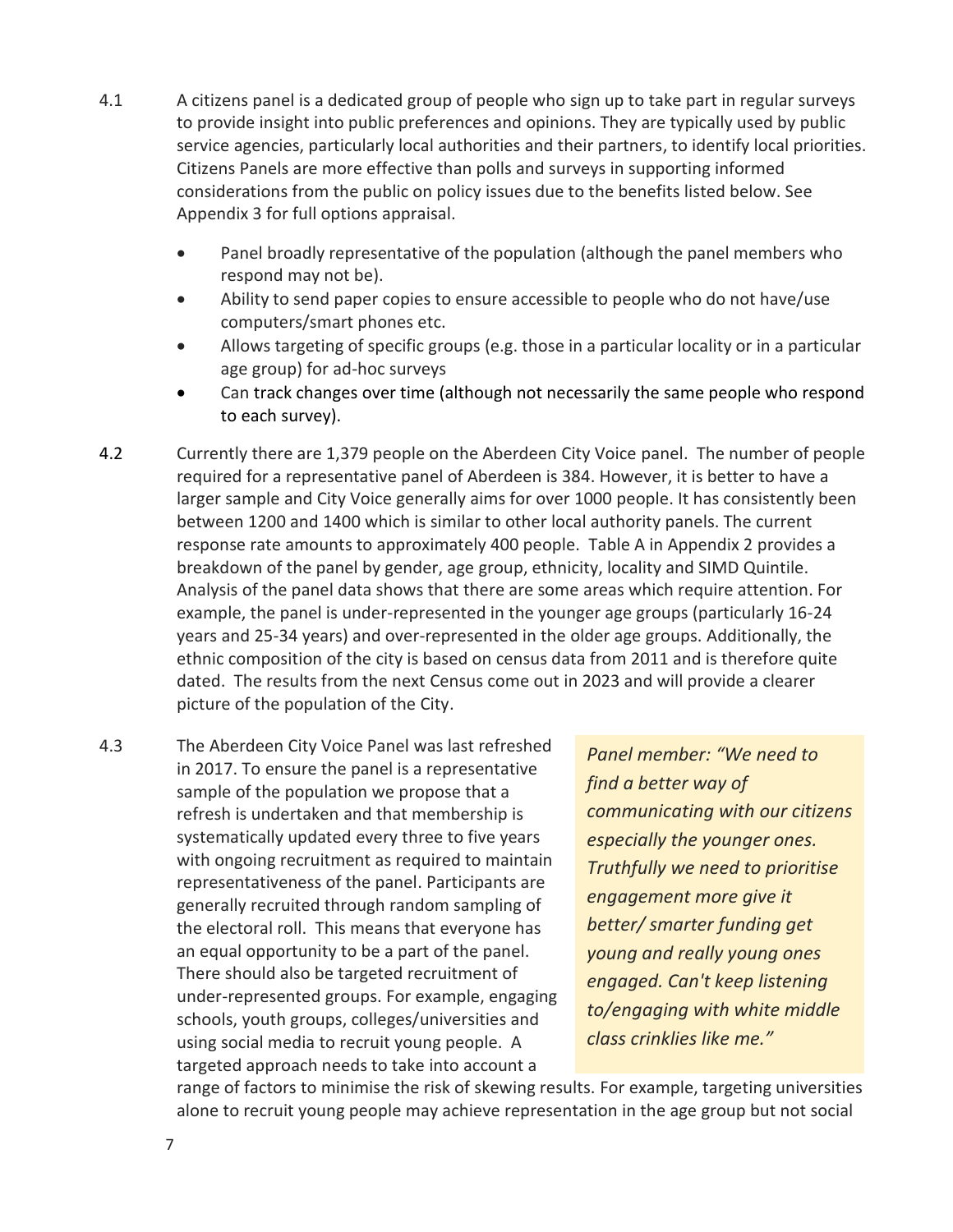background. The 2023 census information will provide updated information about the diversity of the City to support targeting of under-represented groups.

- 4.4 A representative panel does not guarantee a representative response to City Voice Questionnaires. Not all panelists respond to the questionnaires which means the results can be skewed. For example, although the panel is slightly over-represented in SIMD quintile 5 (20% least deprived) at 42.3%, the response rate to the last City Voice questionnaire shows that 51.8% of respondents were from quintile 5, compared to 37.1% of the population. Similarly, SIMD quintiles 1 and 2 (40% most deprived) are well represented on the panel (31.4% compared to 32.5% population) but only 23.4% of respondents to the last survey were from quintiles 1 and 2.
- 4.5 The review group explored whether there was anything that could be done regarding the make up of the panel to compensate for groups where response rates are consistently low. For example, based on analysis of responses to previous questionnaires it could be predicted that responses from panelists in SIMD quintile 1 and 2 would be lower compared to their representation on the panel. One solution would be to over-represent from SIMD quintile 1 and 2 on the panel to achieve a more representative response. However, it was felt that a refresh of the panel should be completed in the first instance to give new members the chance to participate.
- 4.6 Another option considered was the use of weighting to correct under and over sampling. For example, in City Voice (CV) 45, young people were under-represented (compared to the population for Aberdeen City as a whole) and older people were over-represented. A very basic weighting was calculated for all age groups and applied to the results. In the example question below, the percentage of respondents who reported they had taken an online course increases from 45.2% in the unweighted sample to 58.1% in the weighted sample which would probably make sense given that younger people are, on the whole, more likely to have taken an online course.

| Have you ever taken<br>an online course? | Unweighted | Weighted by age<br>group |
|------------------------------------------|------------|--------------------------|
| Yes                                      | 45.2%      | 58.1%                    |
| No                                       | 54.8%      | 41.9%                    |

4.7 The review group agreed that it may be useful to look at weighting in some circumstances for overall results where groups are significantly under-represented but that it should not be applied as a matter of course. Firstly, it relies on panel members providing the necessary information to do this accurately or there is a risk of excluding panel members. E.g. post code, date of birth, ethnicity. Not all panel members wish to disclose this information. Secondly, the review group felt that an alternative method would be to conduct sub-group analysis. This would have the advantage of enabling us to look at differences between groups for a range of different characteristics (e.g. age or gender or SIMD). Using the same question as an example, the table below shows how responses differ by age group.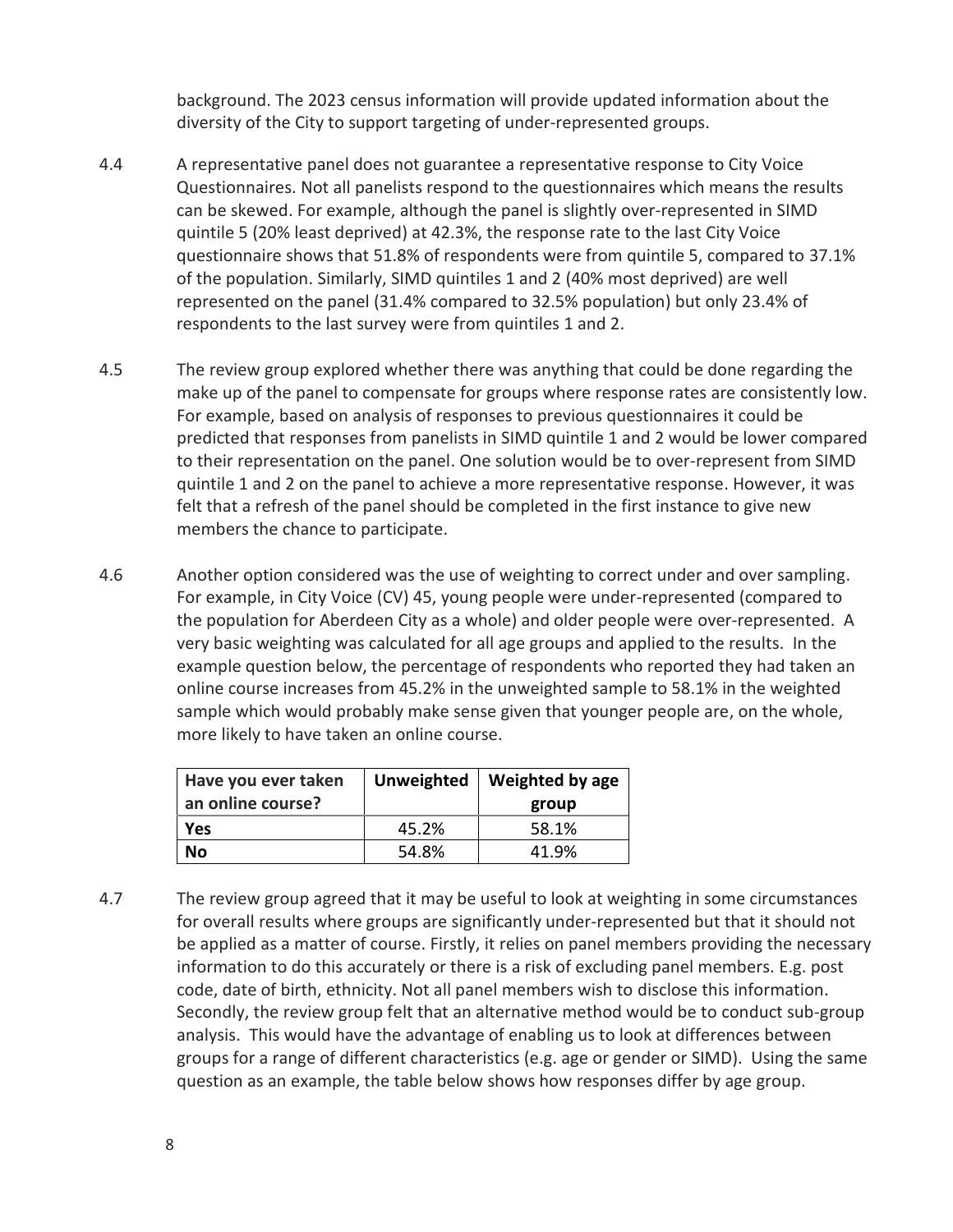| Have you ever taken<br>an online course? | 16-34 | 35-54 | 55-64 | 65-74 | $75+$ |
|------------------------------------------|-------|-------|-------|-------|-------|
| Yes                                      | 66.7% | 68.3% | 50.0% | 38.2% | 21.7% |
| <b>No</b>                                | 33.3% | 31.7% | 50.0% | 61.8% | 78.3% |

- 4.8 A fundamental issue remains that no matter how representative the panel appears to be, at the moment we have no real way of knowing which panel members are active and responding to questionnaires. It is possible to match responses to panelists who receive paper copies as panel numbers are written on paper copy questionnaires. However, this is not the case for people participating online which makes up 65.4% of the panel. Up until CV42, Survey Monkey was used for online questionnaires. This allowed matching of responses to panellists. This has advantages when using a panel:
	- Able to match demographic information to allow sub-group analysis without including demographic/personal characteristic questions in every survey
	- Able to send reminders (possible partial reason for the much lower response rates since CV42 since no reminders were sent out for CV 43, 44 and 45)
	- Able to 'weed out' consistent non-responders to questionnaires (i.e. those people who are on the panel but who never participate in surveys)
- 4.9 Currently we use Citizen Space which is a completely anonymous platform and survey responses cannot be validated as panellists. The review group identified this as a critical issue as it undermines the benefits of having a panel over an open survey. Discussion with the provider of Citizen Space, Delib has resulted in a potential solution. Respondents would be required to provide the email address they used to register to validate them as a City Voice panel member. The email address is then stripped from the dataset prior to analysis to ensure that individuals cannot be identified. This has been used successfully by the Council in Kensington and Chelsea. Therefore, it is the recommendation of the review group that email addresses should be requested for future online CV questionnaires so that respondents can be validated as a panellist and that the participation levels of the panel can be kept under review.
- 4.10 Whilst the review group supports the continuation of the Aberdeen City Voice panel as a form of consultation with the general public, it is clear that it should not be the only way that we seek the views of local people. The Community Empowerment Strategy, which is currently being revised, aims to provide a wider range of opportunities for citizens to be involved in improving outcomes for people and communities across the City in a more participatory and empowered way.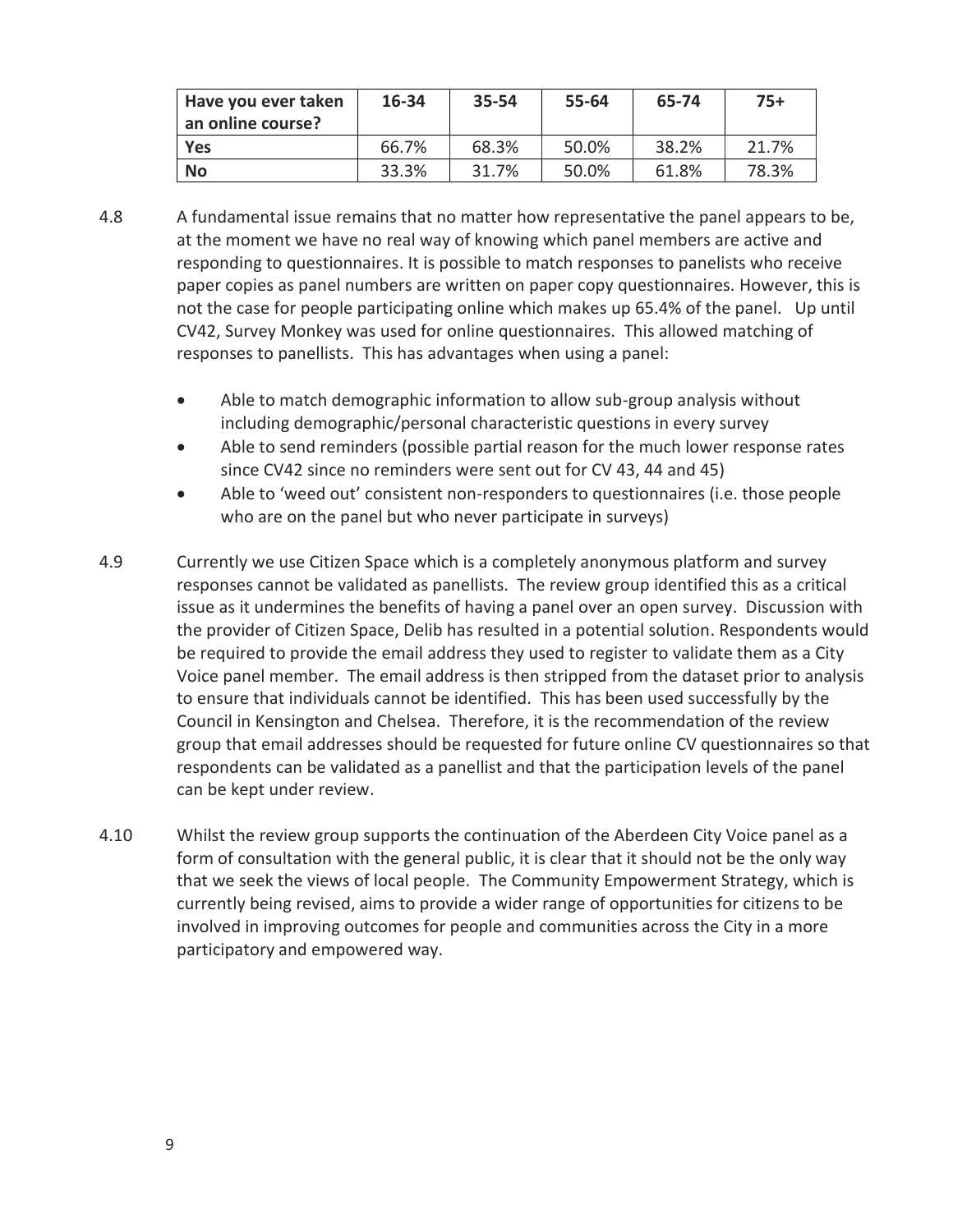# 5. **Survey** Participation

### **KEY FINDINGS**

- Following a recruitment refreshment exercise conducted in Spring 2017 there was an increase in City Voice panel members in time for the  $41<sup>st</sup>$  survey, but there was also a lowering of the response rate.
- City Voice response rates have been in steady decline since 2017 with the lowest response rate being 28.5% in 2020, likely impacted by Covid-19.
- The change to an annual survey in 2017 has resulted in long surveys which take from 25 minutes to complete. 83.9% of panellists say a survey should take no more than 15 minutes.
- There is a four month production time for each questionnaire which creates a lag in data.

### **RECOMMENDATIONS**

- City Voice questionnaires should aim to be a maximum of 15 minutes to complete.
- Forward planning to ensure the number of surveys carried out over the year are based on questions received.
- A user panel should be considered to help develop and quality check surveys before they are issued.
- Reminders should be issued to panel members to encourage completion of surveys.
- Encourage digital participation with option for paper copies of the questionnaire to be available on request
- Introduce prize draw incentives to encourage participation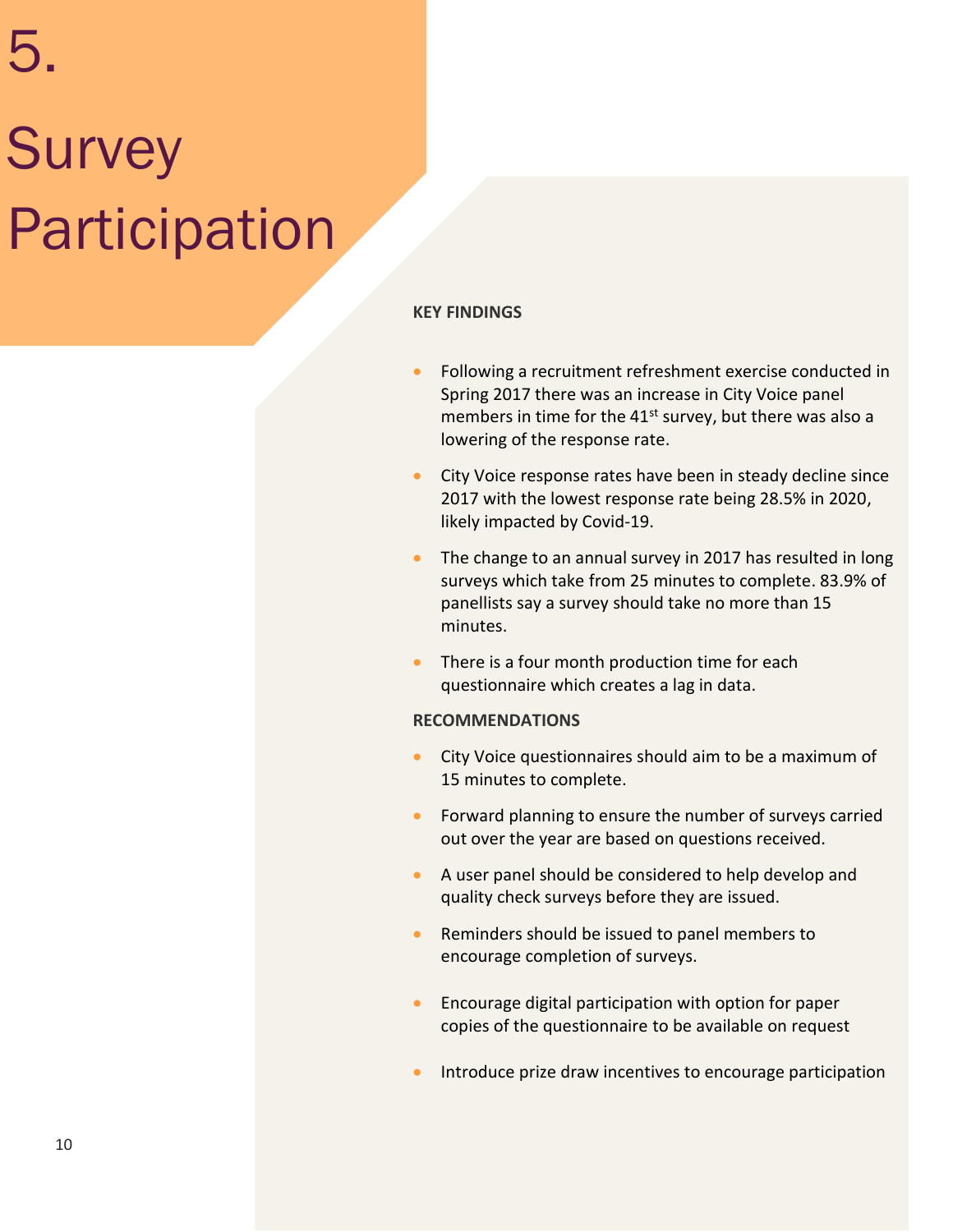- 5.1 Participation of City Voice panellists in questionnaires is critical to gain an understanding of what people across the City think about key issues and to inform actions to make things better. A healthy survey response rate is necessary to place confidence in the results and to recognise when there are issues emerging or when we have achieved improvement. It also helps us to know that the process is meaningful and rewarding for those involved. Survey response rate is calculated by taking the number of people who answered the survey divided by the number of panel members who were sent the survey.
- 5.2 Achieving an acceptable survey response rate is important because too low a figure can give rise to sampling bias, particularly if the number of nonresponses is unequal among survey respondents. See para 4.5.
- 5.3 Following a recruitment refreshment exercise conducted in Spring 2017 there was an increase in City Voice panel members in time for the  $41<sup>st</sup>$  survey, but there was also a lowering of the response rate. Figure 1 shows the total number of panellists and response rates.



- 5.4 Typical survey response rates can lie anywhere in the region between [5% to 30% range](https://www.smartsurvey.co.uk/blog/what-is-a-good-survey-response-rate) and a survey response rate of 50% or higher is often considered to be excellent for most circumstances. The continued decline in response rate to City Voice since 2017 is a cause for concern, particularly in recent years when the response rate dipped to as low as 28.5% in 2020. Although the Covid-19 pandemic has undoubtably been a factor, this review aimed to understand the other possible reasons for the lowering response. rate These are summarised below.
	- Survey fatigue/ lack of interest
	- Questions repeated
	- Surveys are too long
	- No reminder
	- Panel members change of circumstance
	- Lack of evidence that past participation has led to change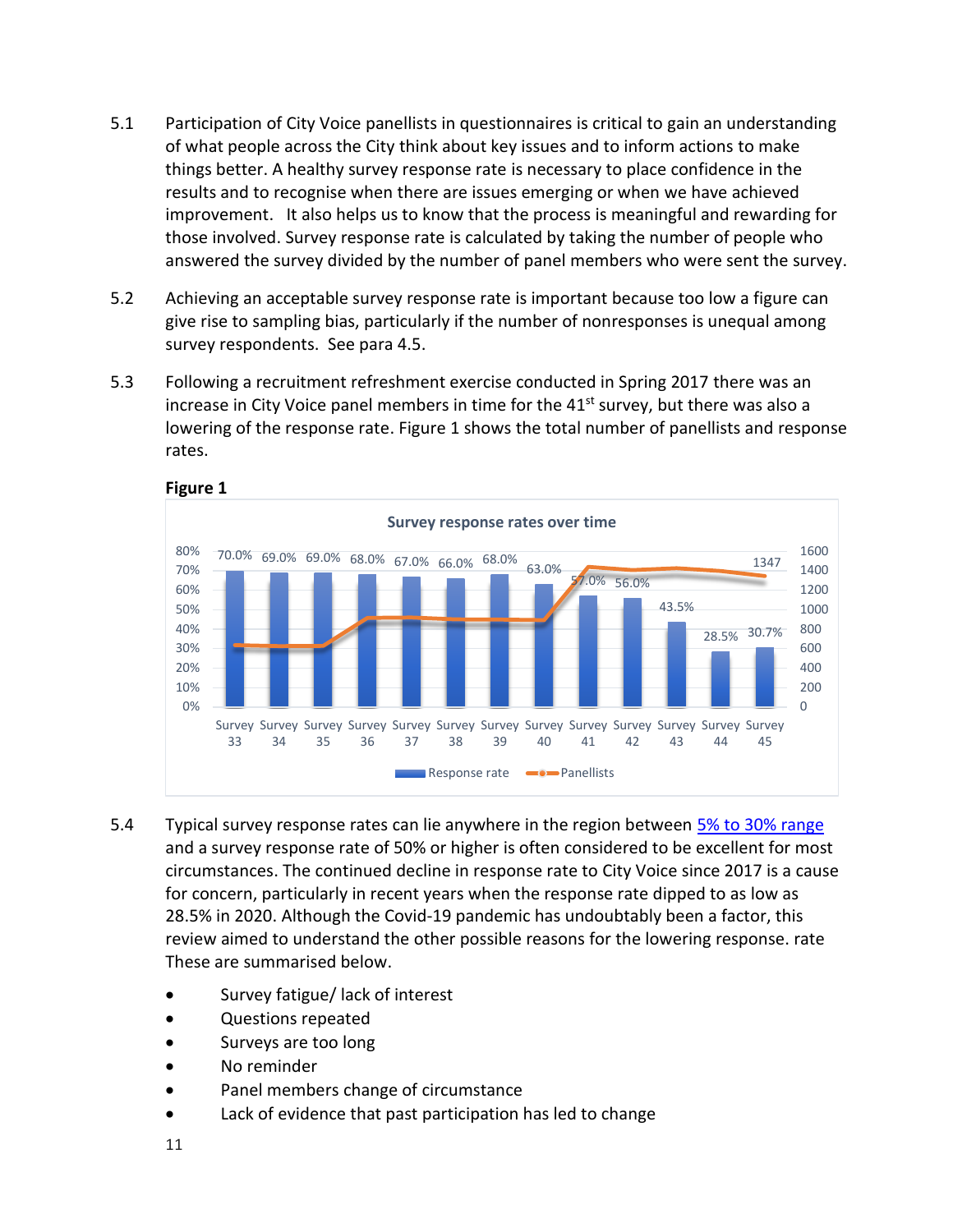- 5.5 Survey fatigue is what happens when the panel becomes bored or uninterested in the surveys. This can happen when they are asked to complete too many surveys or when the questionnaire is poorly designed. In 2017 there was a decision made to issue one City Voice survey per year and therefore it is unlikely that panel members are overwhelmed by this number. Indeed a survey conducted with the panel as part of this review shows that 99% of respondents are content with the frequency of questionnaire or wanted to increase the number to two or three shorter questionnaires per year.
- 5.6 It was agreed in 2017 that as well as the annual City Voice survey, there would be another targeted specifically at people living in priority neighborhoods (Torry, Seaton, Tillydrone, Woodside; Northfield, Mastrick, Middlefield,

*Panel member: "2 or 3 a year gives City Voice an opportunity for greater agility in tailoring the questionnaires to very current topics and particularly topics that may have arisen unexpectedly. I'd be happy to respond 2 or 3 times a year and for the questionnaire to continue to be a bit longer. It's a great opportunity to have a say and make your voice heard even from the comfort of your own home."*

Cummings Park and Heathryfold) and that these would be administered by the three Priority Neighbourhood Partnerships. Since 2017, there has only been one questionnaire targeted at priority neighbourhoods. This is partly because we now provide a breakdown of responses to the annual City Voice survey by locality which has lessened the need for an additional survey.

5.7 Whilst the frequency of the survey does not seem to be an issue, the survey design may be having an impact on participation performance. City Voice gives priority to questions relating to the delivery of priorities within the Local Outcome Improvement Plan (LOIP). Individual partner questions are also accommodated within the survey as far as possible. The move to an annual survey has meant that there is only one opportunity to include all the questions the Partnership wishes to ask and the result this means the surveys have become long, taking at least 25 minutes to complete and can include many of the same questions asked the year before. When the panel was asked 'ideally, how long should the

surveys take you to complete?' There was a clear preference for shorter surveys with 83.9% saying it should not take more than 15 minutes to complete. Research suggests that the best performing surveys are those that should take 5 minutes or less to complete. Unsurprisingly, longer surveys have lower completion rates because the demands on the survey taker's time (See chart to right).



*Source: Study by Vovici, a survey software company.*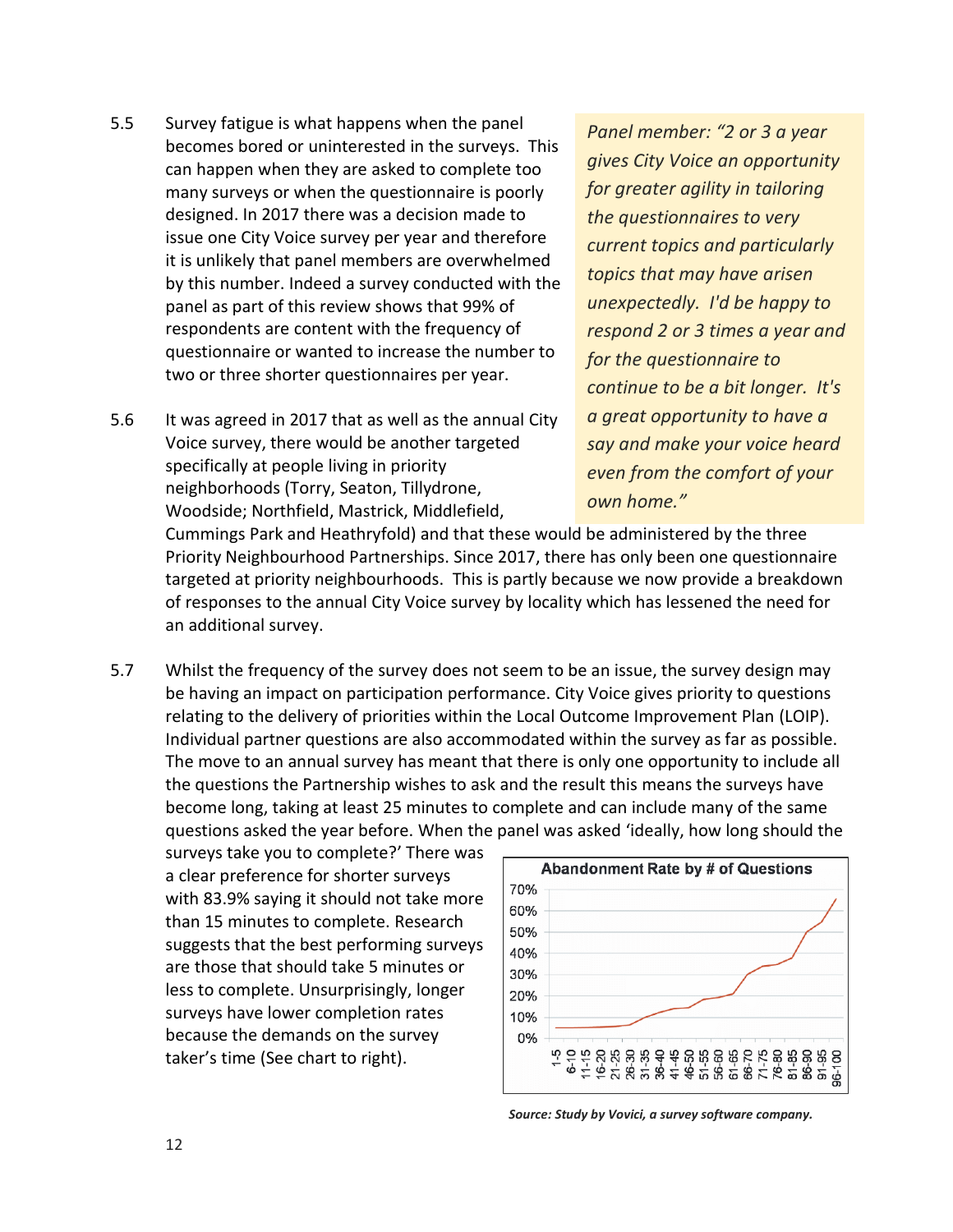- 5.8 The recommendation of the review group is that City Voice surveys should be shorter, taking a maximum of 15 minutes complete and less where possible. This may result in more frequent surveys but forward planning will ensure the number of surveys carried out over the year are based on questions received to avoid survey fatigue.
- 5.9 The process for each City Voice survey begins with a call for questions from Community Planning Partners. Prior to the review in 2017 there had been three surveys per year but due to difficulties as one (or sometimes two) survey would often collide with either the summer holiday or the Christmas break which made it difficult to identify questions. It is proposed that a call for questions should be made at the start of each calendar year to allow for forward planning. The number of questions received will dictate how many questionnaires will be needed over the course of the year to ensure that all questions are asked at the same time as ensuring the surveys take no longer than 15 minutes to complete. Some prioritisation of questions selected may still be necessary to prevent the need for an excessive amount of surveys during the year. Planning the year ahead is expected to reduce the current four month time period between partners submitting questions and production time for each survey.
- 5.10 The quality of questions asked in the survey may also be a factor in the lowering response rate. As there are different parties contributing to the questions in the City Voice survey the quality of questions can vary. The review group felt that the questions asked as part of City Voice should have relevance to the general public to engage the majority of panellists. Taking a thematic approach to the City Voice surveys may help ensure questions are logically ordered and make for a more cohesive survey that will provide comprehensive data on a topic and encourage a higher response rate. To reduce the risk of asking tedious or inappropriate questions that the panel is not keen to respond to then setting up a user panel (made up of a sample of willing panellists) should be considered to help develop and quality check surveys before they are issued.

*Panel member: "I am one of the people who has not responded as much as I used to. That's because I have found the topics irrelevant and not what I expected to answer. I don't feel I can give any meaningful answers to things I have no experience of. I think the City Voice should stick to asking questions on what people like/dislike and what type of improvements they suggest for Aberdeen city. That is what I thought it was about but it doesn't usually feel that is what it is currently for. I think people would be more likely to complete the questionnaire if they felt they could meaningfully participate and the questions should be aimed at the general public, and not so specific in nature."*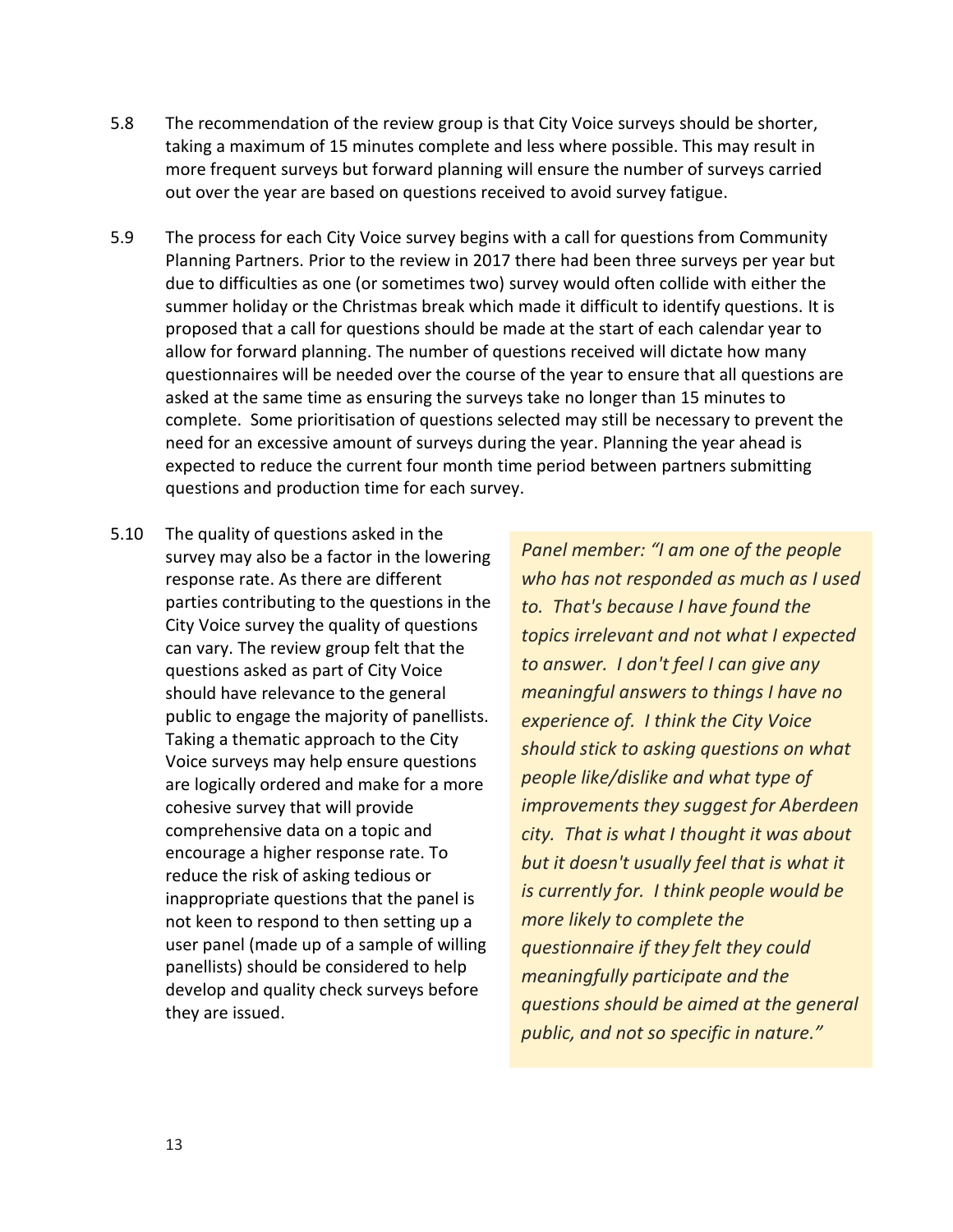- 5.11 It was noted that with the change in system to Citizen Space after CV43 (see para 4.10), reminders are no longer issued to panellists to complete their questionnaire which may also contribute to the decline in responses. The review group considered that reminders may help gently nudge respondents and partial respondents to compete the survey as the close draws nearer. Studies suggest that following up can boost survey response rates from 20-30% to over 85%. There are different ways of doing this using email, automated reminders and social media. The recommendation of the review group is that reminders should go out at scheduled intervals to help maximise panel participation.
- 5.12 The online survey is one of the best methods for reaching out and evaluating the views of people quickly and cost effectively. Currently 65.5% of the panel participate in City Voice surveys online and 34.5% receive paper copies. The response rate is higher for people completing paper copies which could have a correlation with the over-representation of older people on the panel as younger people will be more inclined to engage with surveys online. The review group acknowledged the many benefits of City Voice being distributed online from increased speed and minimal cost of set up to ease of survey distribution, data gathering and analysis. However, it was also in agreement that it is important that people that don't have digital access or an email address should not be discriminated against or excluded. It was suggested that libraries or other community settings could offer access and support to panel members that are otherwise unable to complete the survey online. This would also encourage people to visit their local library or other community setting which could have greater benefits for the individual such as reducing social isolation or improving digital skills. Panel members will still be offered the opportunity to receive a paper copy of the questionnaire should this be the only way they wish to participate.
- 5.13 Finally the review group considered the use of incentives to encourage participation. In exchange for completing a survey, respondents are awarded with an incentive which may be cash, a voucher or prize draw. Incentives come in many different forms and are a great way to increase response rates and thank respondents for their time. However, there are also pitfalls to using incentives as respondents who are only in it for the incentive may also hurry through the survey instead of giving thoughtful responses. Timing can also be an issue as research on survey incentives have shown that prepaid incentives are the most effective at increasing participation, but this method is difficult to execute for online surveys and is more costly since the incentive is provided to everyone. Promised incentives are much easier to execute after the survey. There is limited budget for public service citizens panels and it is more common to have a prize draw. This has been used in the past for Aberdeen City Voice to encourage recruitment to the panel and is something that we propose could be offered again. For example, offering the Aberdeen Gift Card.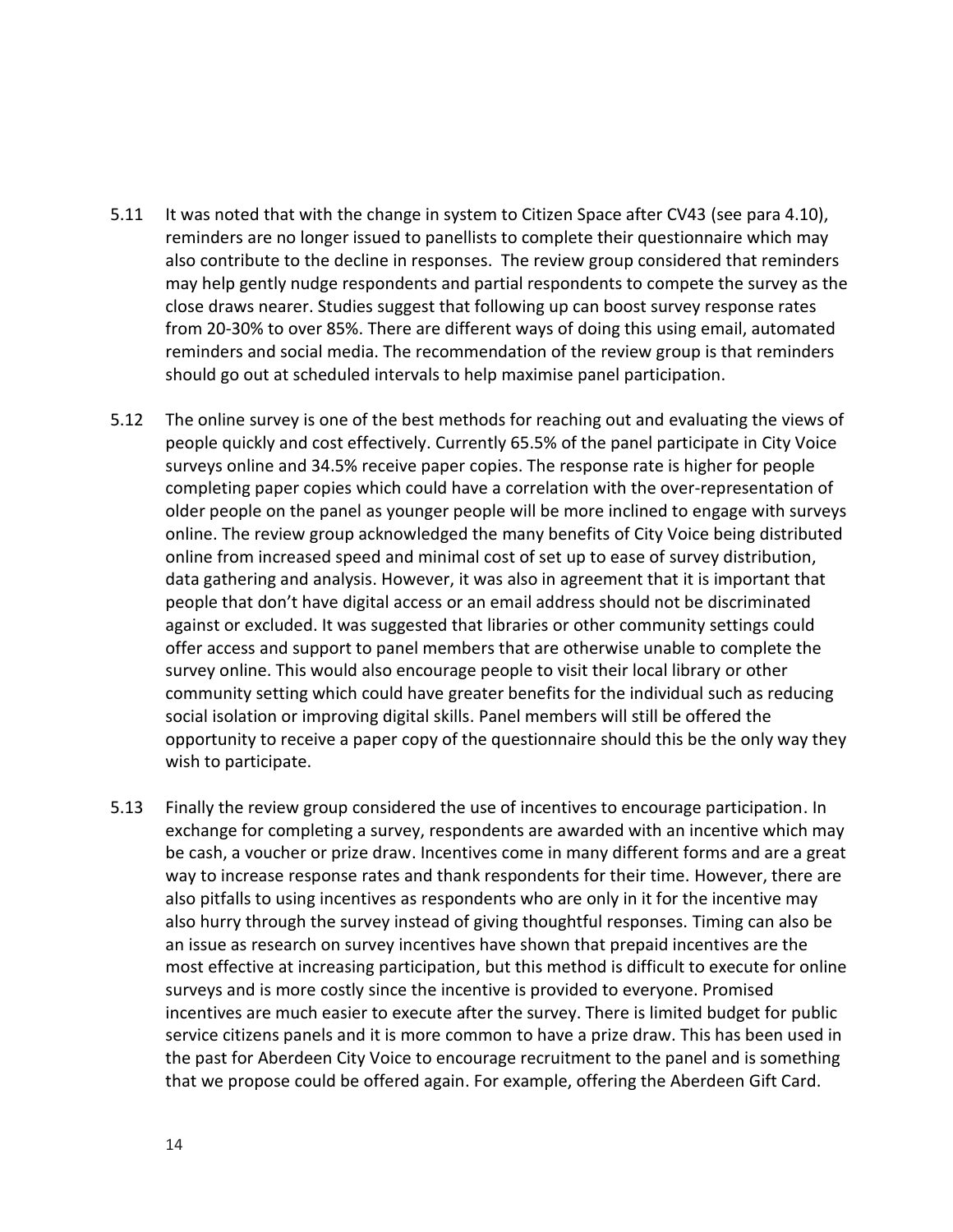# 6. **Communicating** impact

### **KEY FINDINGS**

- General communication with panel members before, during and after surveys is limited.
- More timely reporting of results to staff, panelists and members of the public needed.
- Feedback on how we use the responses and what difference we are making as a result are lacking.
- Panel members are not informed about how their contribution feeds into the bigger picture and what opportunities there are to get further involved in influencing and shaping public services in the City.

### **RECOMMENDATIONS**

- Modernise communications strategy to include making use of social media and improvements to the City Voice website.
- Improved information on how responses to the survey will influence partnership activity. You said, we did.
- Testing of a translation service for City Voice and other accessible communication formats available on request.
- City Voice communications to signpost to Locality Empowerment Groups and Priority Neighborhood Partnerships.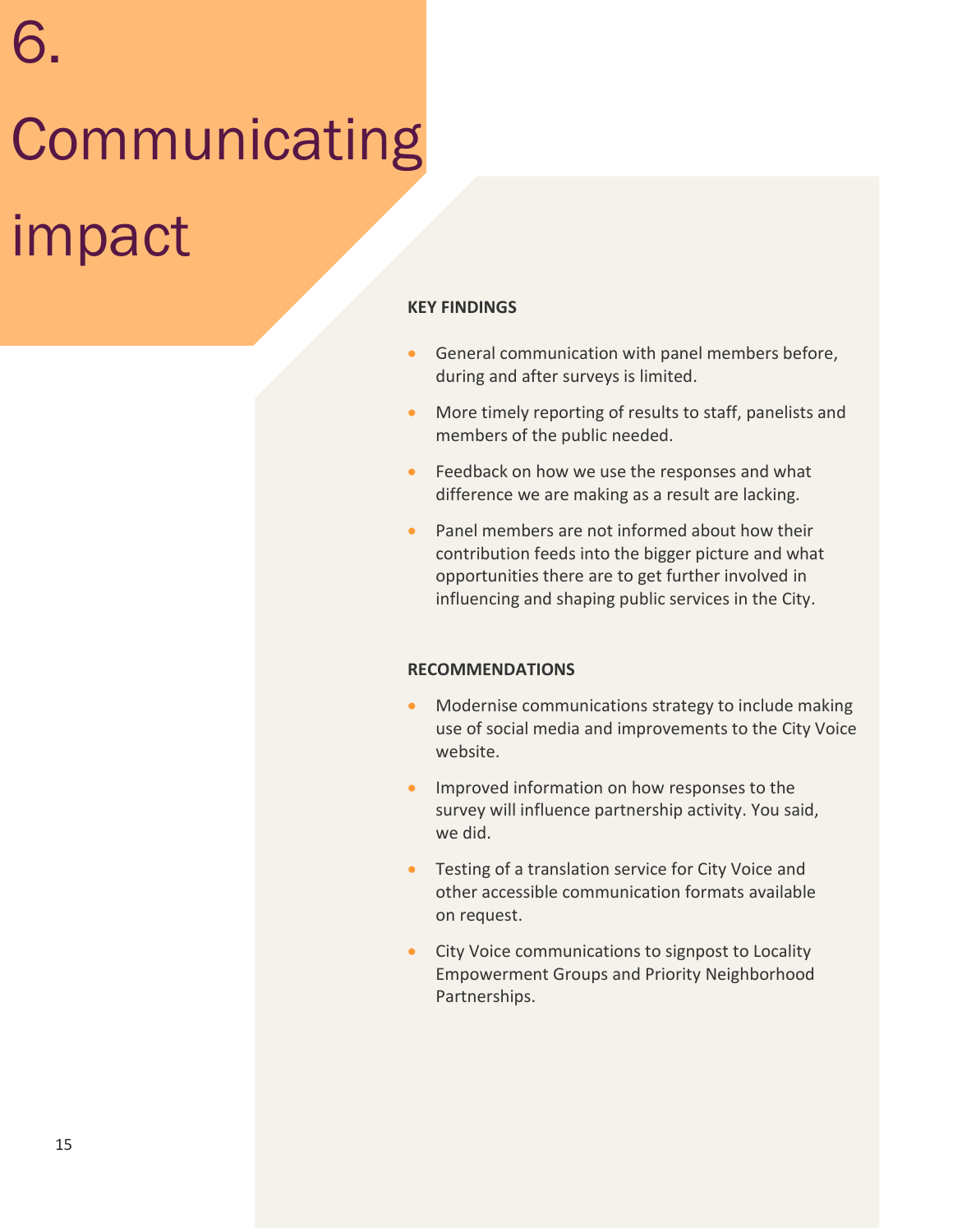6.1 The results of the City Voice surveys are published on the City Voice webpage <https://communityplanningaberdeen.org.uk/cityvoice/> via the Survey Outcome Report and Summary Newsletter. This is the main communication with panel members, other than the initial invitation to respond to the survey. The Report and Newsletter are



published online as soon as they are available. However, panel members are only alerted to this when they are being contacted about the next questionnaire. Paper based panelists receive a copy of the last newsletter along with the letter asking them to participate in the next questionnaire. As the surveys have been running only once per year since 2017, communication with panel members also tends to happen just once a year. The review group agreed that there needs to be more timely communications with panellists. This will be in part met by the proposal to move to more frequent surveys.

6.2 The review considered the quality of the outcome reports and newsletters. The outcome reports provide a comprehensive overview of the results and the newsletter offers a highly visual summary. However, detailed feedback on how the results will be used was found to be lacking in both the full report and summary newsletter. It is proposed that going forward those submitting the questions will be required to provide more detailed information about the impact results have had on decisions and how responses will be used to make changes. This could involve preparing guidance or a checklist to be used by staff and teams. For example, as one panel member suggested, adopting the use of 'You Said, We Did'. See example below of University of Aberdeen reporting back following engagement with students.

*Panel member: "I would like to hear the overall findings of the survey and planned actions, if any following from that. It does feel as if we're contributing but are never aware of what difference, if any, had resulted from the consultation. If it's merely an exercise to "tick the box" to say consultation has taken place, this is of no benefit to people taking the time to complete the surveys and this may be a major contributing factor to loss of contributors. If there was some measurable and acknowledged change or new idea, this would I feel encourage participation."*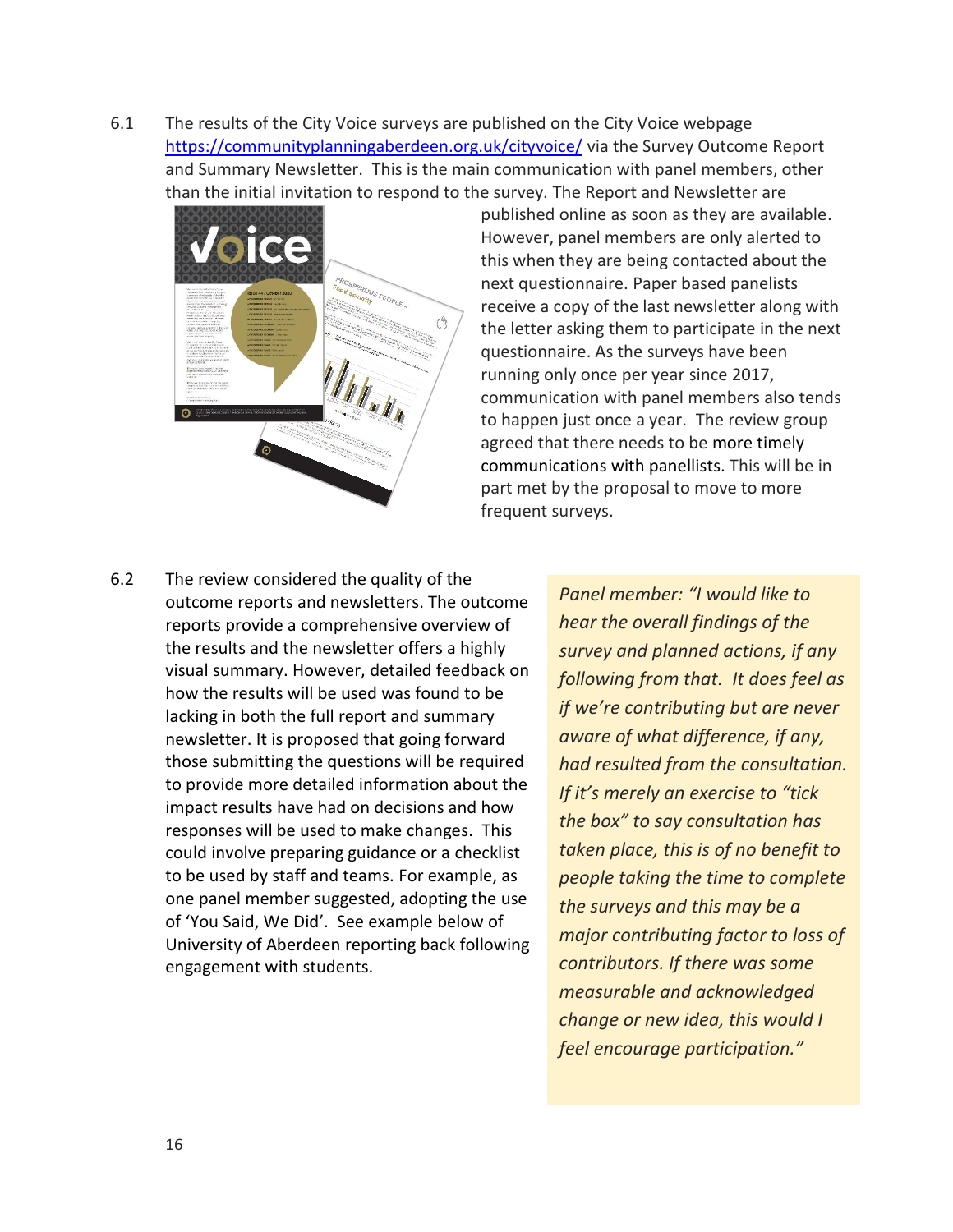

Student feedback is used to shape the improvements we make to our services. Below you can see the improvements we've already made as a result of student feedback.

| <b>Digital Experience</b>           |  |
|-------------------------------------|--|
| <b>Health and Wellbeing</b>         |  |
| <b>Opportunities and Activities</b> |  |

6.3 It was felt that communication with staff and wider communities on the results of City Voice surveys and indeed general awareness raising around City Voice needs to be better. Results of questionnaires are shared with staff who submitted the questions and used to update relevant indicators within the [Aberdeen Outcomes Framework.](https://communityplanningaberdeen.org.uk/outcomesframework/) The Community Empowerment Group is the only group that receives a copy of the survey outcomes report. While the newsletter is produced primarily for panel members, the review group felt that staff and wider communities would benefit from receiving a copy of this, along with a link to the full report.

*"I suggest you provide more feedback and information in relation to who receives the data gleaned from the surveys and what they do with that information, i.e. is it briefed to council officials or Councillors, what is the process of progressing suggested improvements and dealing with constructive criticism of council actions affecting the community."*

6.4 As discussed in the previous chapters of this report a key concern of the review group was the representativeness of the panel and participants. Following engagement with the Equality Participation Network the review group considered whether City Voice communications could be made available in other formats such as audio or translated versions to promote inclusiveness. For example, the availability of City Voice in Polish could help engage Aberdeen's large Polish community. It was agreed that this is a service we could test to see if it results in increased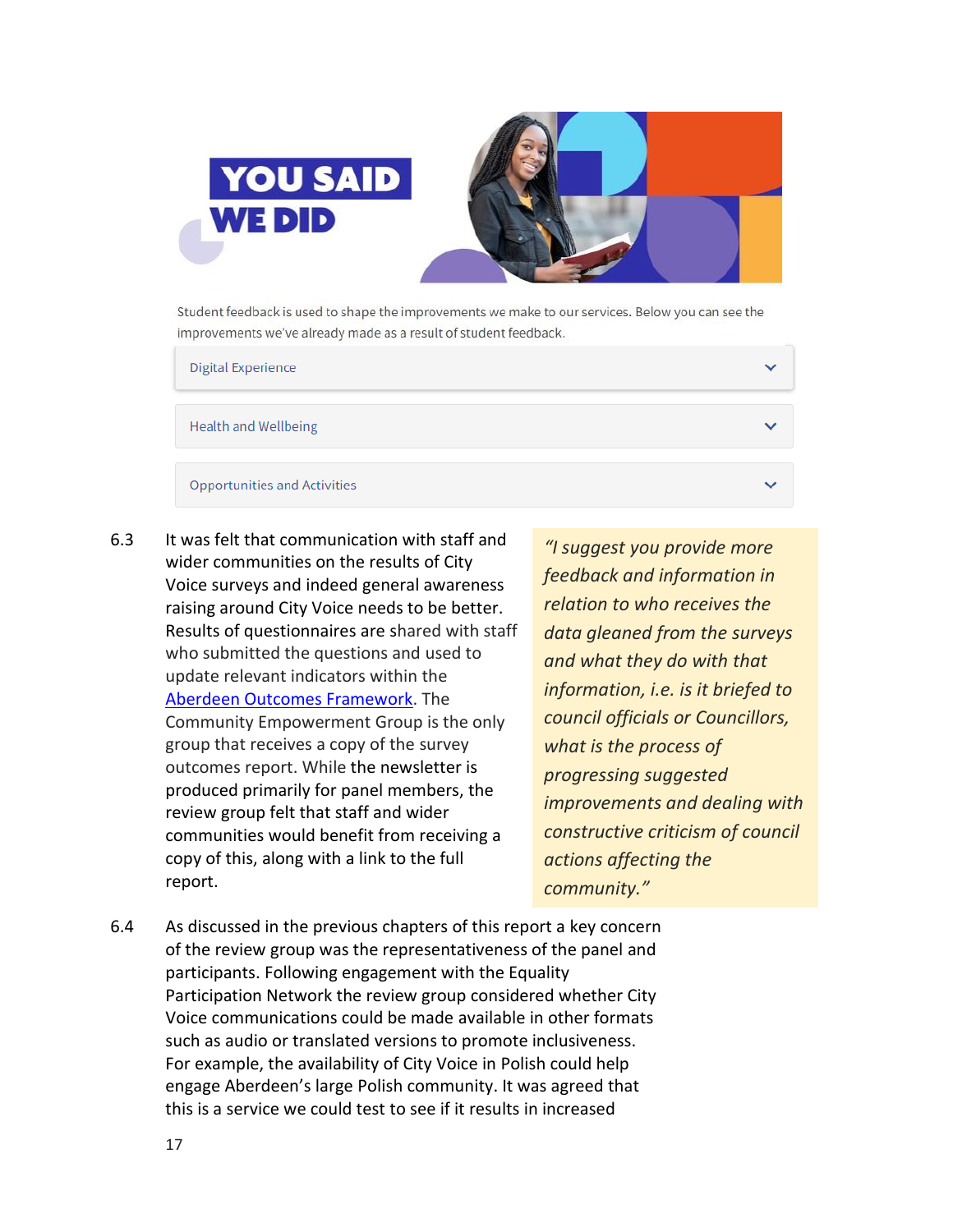participation from diverse groups. [Happy to Translate](https://www.happytotranslate.com/) is a national membership scheme which enables organisations to engage effectively with people who speak little or no English. Incorporation of the Happy to Translate logo communicates the willingness of an organisation to make information available in other languages. However, there is a fee for membership to the scheme and use of the logo. An alternative might be to design our own logo to communicate the availability of the City Voice survey in other languages/ formats or adopt the NHS logos. This would be a logo that could be attached to all Community Planning Aberdeen communications where this service was offered and free to be used by all public service partners offering this service across the City and indeed Grampian. It is recommended that this is explored further with partners along with the use of other accessibility tools such as web plugins.





 $\binom{2}{1}$  0131 314 5300  $\circledR$  nhs.healthscotland-alternativeformats@nhs.net



*Prototype CPA Translation Logo.*

- 6.5 As well as the what, when and who, the review group considered how we communicate about City Voice with panel members, prospective panel members, communities, staff and the public at large. The current communications plan for City Voice needs to be renewed to be fit for purpose and should incorporate modern ways of communicating using social media such as facebook and twitter and new communication channels which are becoming more prominent for younger people, for example Snap chat, Instagram, tik tok.
- 6.6 Finally, the review group recommends that City Voice communications should also sign post readers to more information about how citizens can get more involved in influencing and shaping public services in the City through their local community group, Locality Empowerment Groups, Priority Neighbourhood Partnerships or other partner opportunities.



### **Community Empowerment Network**

### Join our network

The Community Empowerment Network is a forum for community groups and organisations to connect with each other and with members of the Community Empowerment Group to stay informed and develop further opportunities for public services, third sector organisations and community groups to work together.

ALL community groups and organisations are welcome! You can sign up for community updates. explore our website and register for the next network event to find out more.

Aberdeen

**Find out more about CPA** 

**Working with communities** 

**Sign up for community updates**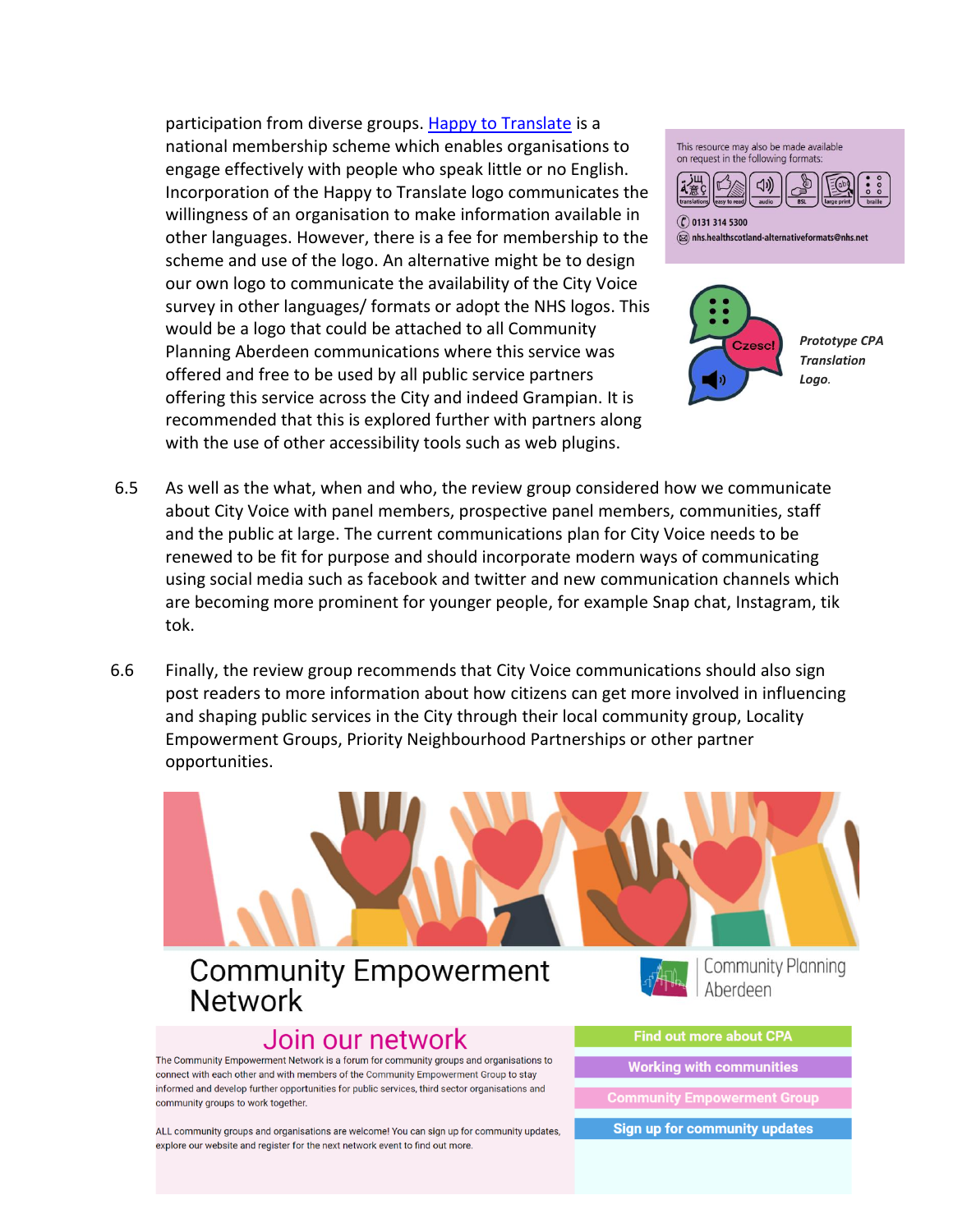# 7. **Overseeing** Progress

- 7.1 The review was carried out by a sub group of the CPA Community Empowerment Group. Thanks to the following members for their commitment, curiosity and contributions throughout the process.
	- Michelle Cochlan, Community Planning Manager and Chair of the Community Empowerment Group
	- Anne McAteer, Research Officer and Lead for Aberdeen City Voice
	- Dave Black, General Manager Grampian Regional Equality Council
	- Bryan Nelson, Station Commander, Scottish Fire & Rescue Service.
- 7.2 Thanks also to the City Voice Panel, Youth Council, Equality Participation Network, Community Empowerment Group, colleagues from SCDC and other stakeholders consulted during the review for their feedback.
- 7.3 The Community Empowerment Group will oversee the implementation of the recommendations within this report and monitor improvement in the following areas.
	- City Voice Panel Representativeness
	- City Voice Response Rates
	- City Voice Panel Members involvement in Improvement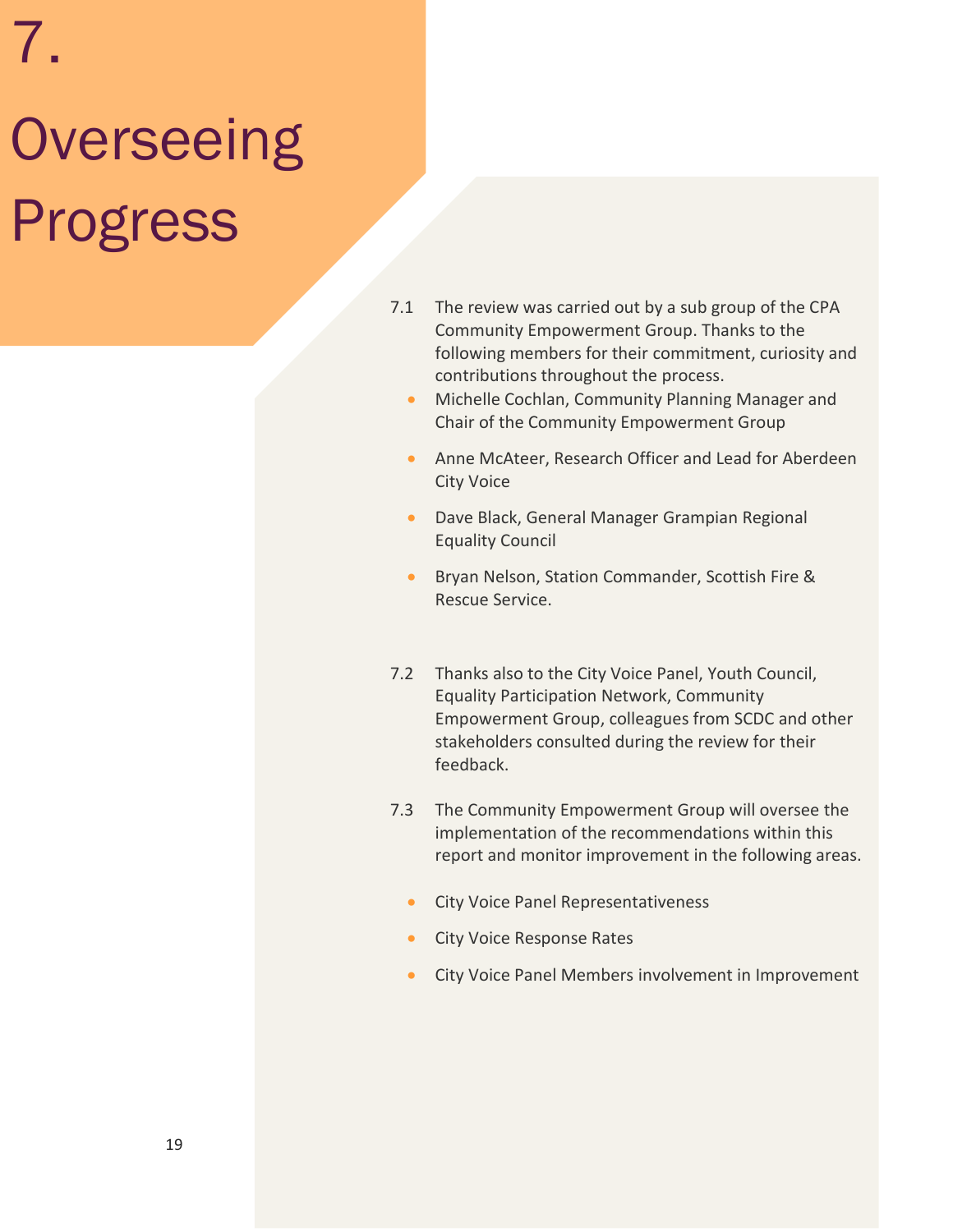## Appendix 1

### **TERMS OF REFERENCE**

### **1. PURPOSE**

1.1 The purpose of this review is to ensure Aberdeen City Voice is a useful and robust source of data and feedback from the public to help shape decision making and inform policy and planning across Community Planning Aberdeen.

### **2. SCOPE**

2.1 This review will examine the effectiveness of Aberdeen City Voice and make recommendations on options for improvement.

### **3. BACKGROUND**

- 3.1 Aberdeen City Voice is a panel of Aberdeen City Residents who have agreed to give their views on a wide range of issues which impact on the local community. Management of the panel and city voice questionnaires are coordinated by Aberdeen City Council on behalf of Community Planning Aberdeen and has been running since 2003. Further information on the panel and copies of past questionnaires are available online [https://communityplanningaberdeen.org.uk/cityvoice/.](https://communityplanningaberdeen.org.uk/cityvoice/)
- 3.2 City Voice was last reviewed in 2017 to ensure alignment with the newly developed Aberdeen City Local Outcome Improvement Plan, Locality Plans and Engagement, Participation and Empowerment Strategy. The review examined the format, frequency and management of City Voice to improve strategic alignment with the priorities of Community Planning Aberdeen. For a copy of the review report see Item 3.2, page 207 of the following document [https://communityplanningaberdeen.org.uk/wp-content/uploads/2017/12/CPA-MG-](https://communityplanningaberdeen.org.uk/wp-content/uploads/2017/12/CPA-MG-Agenda-301017-V1.pdf)[Agenda-301017-V1.pdf](https://communityplanningaberdeen.org.uk/wp-content/uploads/2017/12/CPA-MG-Agenda-301017-V1.pdf)
- 3.3 Following consideration of the latest City Voice Survey Report by the Community Empowerment Group, it was agreed that it would be timely to conduct a further review of City Voice. The review will seek to examine the effectiveness of current arrangements and address any areas of weakness.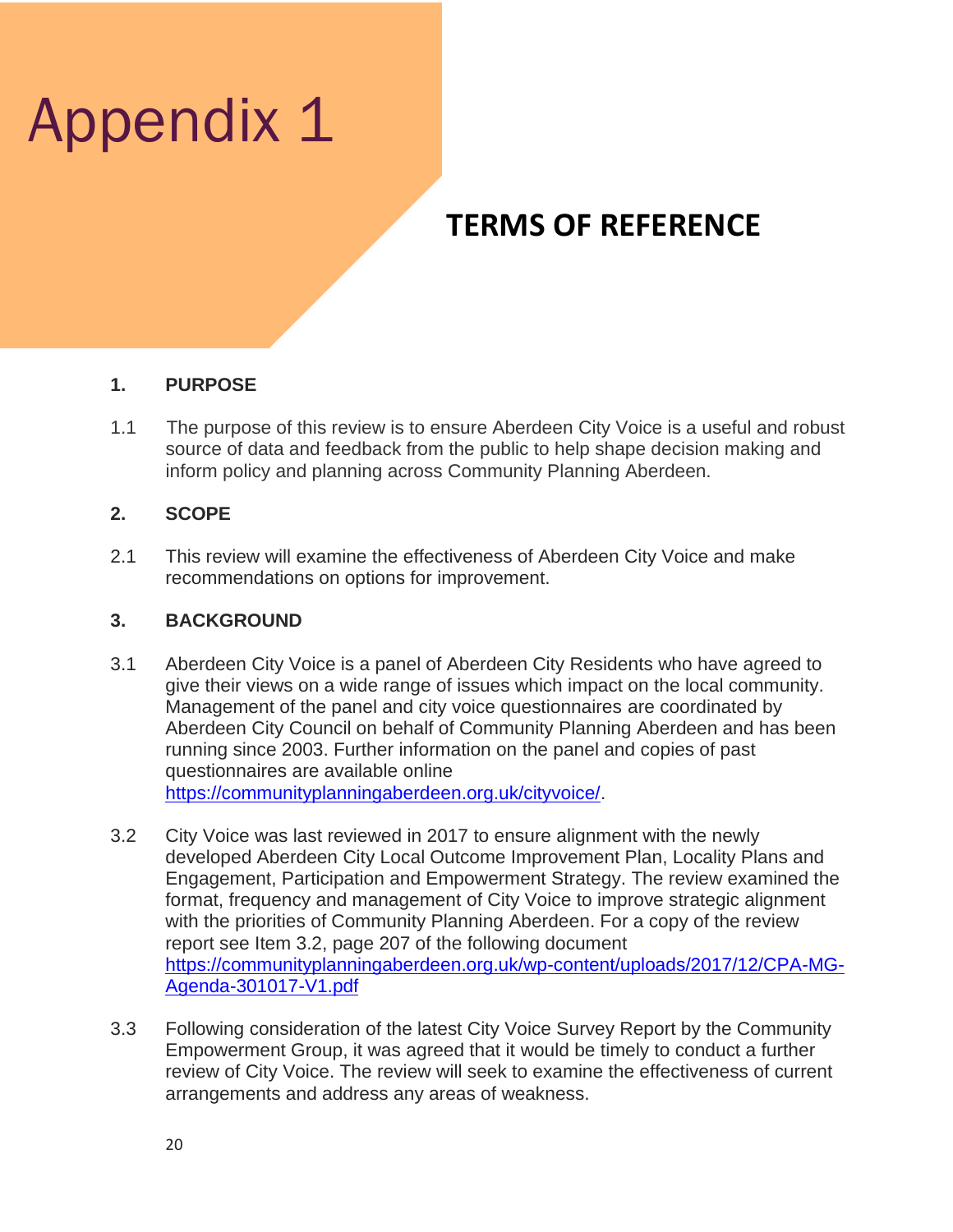### **4. AIM & OBJECTIVES**

- 4.1 The aim of the review is to ensure Aberdeen City Voice is a useful and robust source of data and feedback from the public to help shape decision making and inform policy and planning across Community Planning Aberdeen
- 4.2 Objectives:
	- Examine the effectiveness of using the current panel
	- Ensure the panel is representative of Aberdeen City Residents
	- Improve the response rate of City Voice
	- Consider how this is or could be complemented by or integrated with other mechanisms for capturing feedback from the public including Citizen Space, Simulator and other good practice
	- Develop a clear understanding of the role City Voice plays within the range of community engagement, participation and consultation activity linked to Community Planning Aberdeen. We will be clear about who we want to hear from and on what types of issues.
	- Propose options for improvement to how we plan, coordinate and deliver the City Voice Panel in a way which meets the needs of both the CPP and customers and citizens

### **5. KEY DELIVERABLES AND TIMESCALES**

- 5.1 This review is planned to take place before the next City Voice Questionnaire is due to commence early 2022. The key deliverables are as follows:
	- Project team established Nov 2021 • Commence weekly project team meetings Dec 2021
	- Commence evidence gathering Dec 2021/ Jan 2022
	- Complete baseline assessment Jan 2022
	- Baseline assessment to CEG 27 Jan 2022
	- Identification of best practice Jan Feb 2022
	- Consultation with key stakeholders Jan Feb 2022
	- Draft Report to CEG 24 Feb 2022
	- Final Report to CEG 31 Mar 2022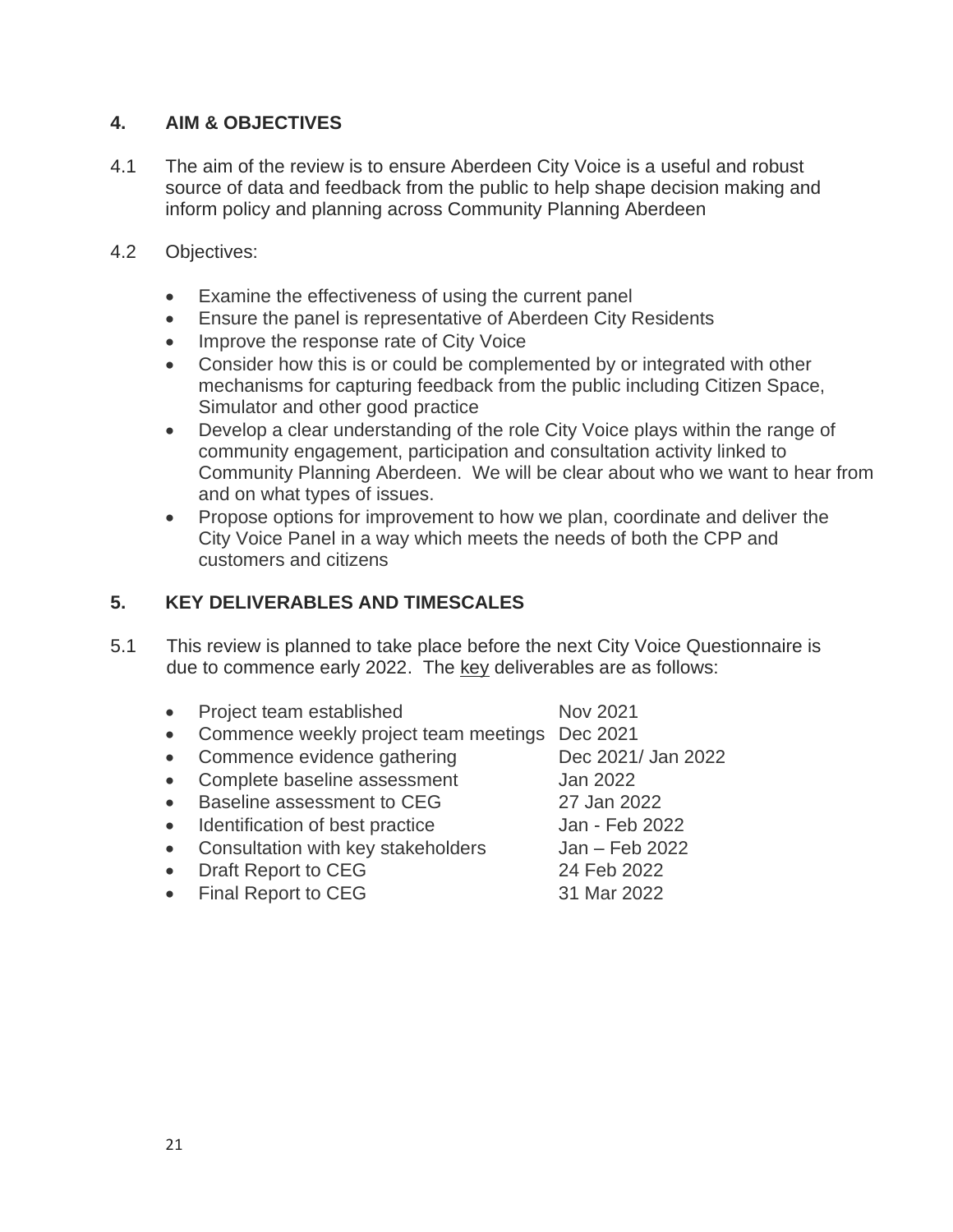### **6. PROJECT TEAM**

6.1

|    | <b>Project Sponsor</b> | Michelle Cochlan, Chair of Community Empowerment      |
|----|------------------------|-------------------------------------------------------|
|    |                        | Group                                                 |
| 6. | <b>Project Board</b>   | <b>Community Empowerment Group</b>                    |
|    | <b>Project Lead</b>    | Michelle Cochlan, Community Planning Manager          |
|    |                        | Anne McAteer, Research Officer                        |
|    | <b>Project Team</b>    | Michelle Cochlan, ACC                                 |
|    |                        | Anne McAteer, ACC                                     |
|    |                        | Dave Black - GREC                                     |
|    |                        | Bryan Nelson - SFRS                                   |
|    |                        | Gordon Edgar - ACHSCP                                 |
|    | <b>Key</b>             | <b>Scottish Community Development Centre (SCDC)</b>   |
|    | Stakeholders/          | <b>Youth Council</b>                                  |
|    | <b>Consultees</b>      | <b>City Voice Panel</b>                               |
|    |                        | <b>Equalities Participation Network</b>               |
|    |                        | <b>Community Empowerment Group</b>                    |
|    | <b>Benchmarking</b>    | Other Community Planning Partnerships/ Councils. E.g. |
|    |                        | Aberdeenshire                                         |

### **METHODOLOGY**

- 6.1 The review methodology will include:
	- Desk top analysis of current system
	- Gathering of evidence of best practice/ case studies etc
	- Consultation with key stakeholders/ consultees
	- Discussions/ interviews with external representatives e.g. colleagues from other Councils and external organisations where relevant
	- Discussion of findings with key stakeholders/ consultees Survey and focus groups with panel members and under-represented groups (i.e. young people)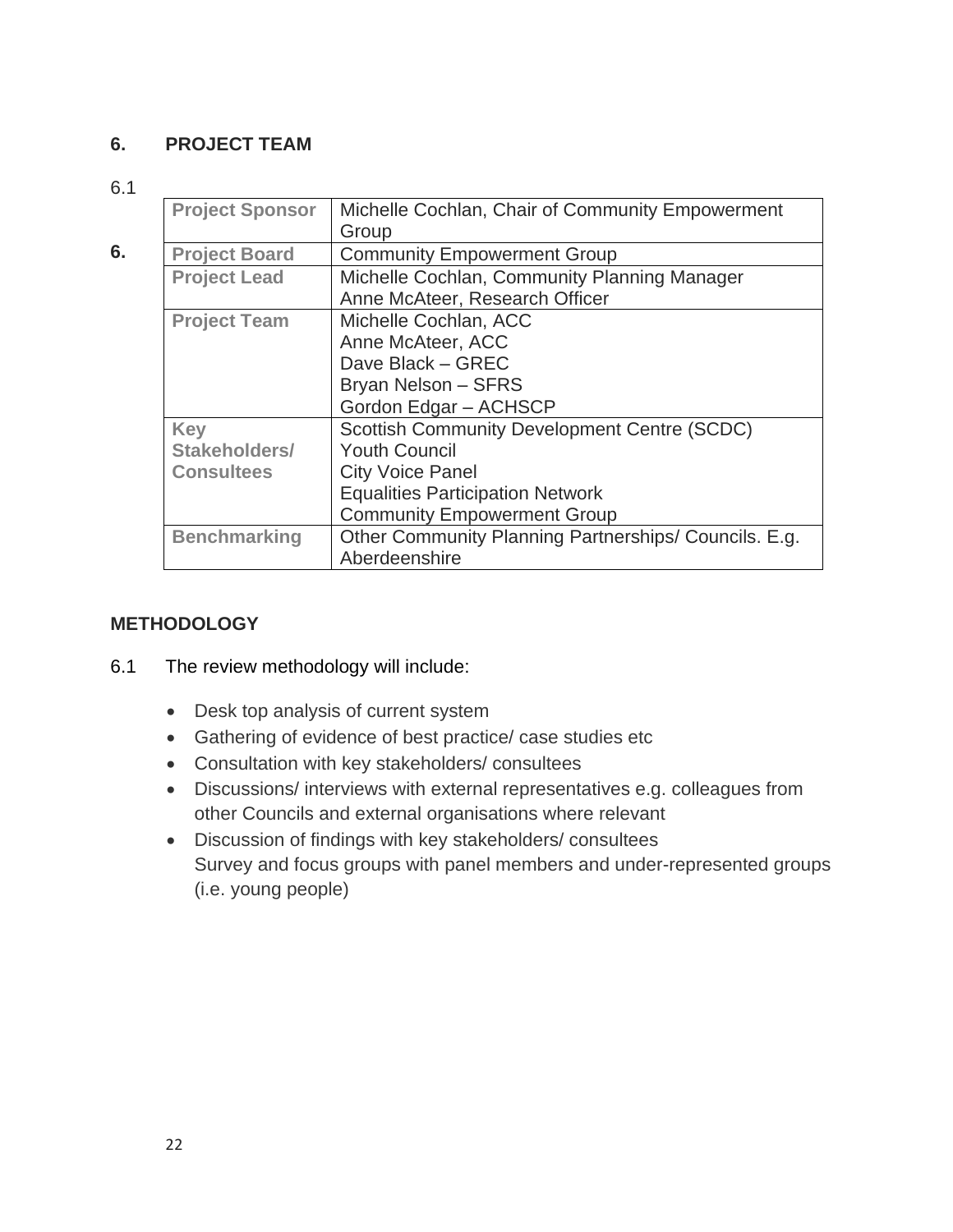## Appendix 2 **PANEL BREAKDOWN**

|                                   | <b>City Voice panellists</b><br>$(Total = 1,379)$ |        | <b>Aberdeen City</b><br>population |  |
|-----------------------------------|---------------------------------------------------|--------|------------------------------------|--|
|                                   |                                                   |        |                                    |  |
|                                   | <b>Number</b>                                     | $\%$   | %                                  |  |
|                                   |                                                   |        |                                    |  |
| Gender (n= 1,378)                 |                                                   |        |                                    |  |
| Male                              | 612                                               | 44.4%  | 49.8%                              |  |
| Female                            | 766                                               | 55.6%  | 50.2%                              |  |
| Age group (Median age = 62 years) |                                                   |        |                                    |  |
| 16-24                             | 17                                                | 1.2%   | 11.5%                              |  |
| 25-34                             | 56                                                | 4.1%   | 18.6%                              |  |
| 35-44                             | 101                                               | 7.3%   | 14.4%                              |  |
| 45-54                             | 161                                               | 11.7%  | 12.2%                              |  |
| 55-64                             | 251                                               | 18.2%  | 11.7%                              |  |
| 65-74                             | 274                                               | 19.9%  | 8.9%                               |  |
| 75-84                             | 158                                               | 11.5%  | 5.0%                               |  |
| $85+$                             | 43                                                | 3.1%   | 2.1%                               |  |
| All                               | 1061                                              | 76.9%  | 11.5%                              |  |
| Missing                           | 318                                               | 23.1%  |                                    |  |
| Total                             | 1379                                              | 100%   |                                    |  |
| Ethnicity                         |                                                   |        |                                    |  |
| White Scottish                    | 1071                                              | 77.7%  | 75.3%                              |  |
| <b>Other British</b>              | 134                                               | 9.7%   | 7.6%                               |  |
| Other White                       | 69                                                | 5.0%   | 9.1%                               |  |
| African or Caribbean              | 21                                                | 1.5%   | 2.5%                               |  |
| Arab                              | 5                                                 | 0.4%   | 0.1%                               |  |
| Asian                             | 10                                                | 0.7%   | 4.3%                               |  |
| Other                             | 39                                                | 2.8%   | 0.9%                               |  |
| All                               | 1349                                              | 97.8%  |                                    |  |
| Missing                           | 30                                                | 2.2%   |                                    |  |
| Total                             | 1,379                                             | 100.0% |                                    |  |
| Area                              |                                                   |        |                                    |  |
| North                             | 393                                               | 28.6%  | 31.3%                              |  |
| South                             | 483                                               | 35.1%  | 33.9%                              |  |
| Central                           | 499                                               | 36.3   | 34.8%                              |  |
| Total                             | 1,375                                             | 100.0% | 100.0%                             |  |
| <b>SIMD</b>                       |                                                   |        |                                    |  |
| Quintile 1 (most deprived)        | 147                                               | 10.7%  | 10.1%                              |  |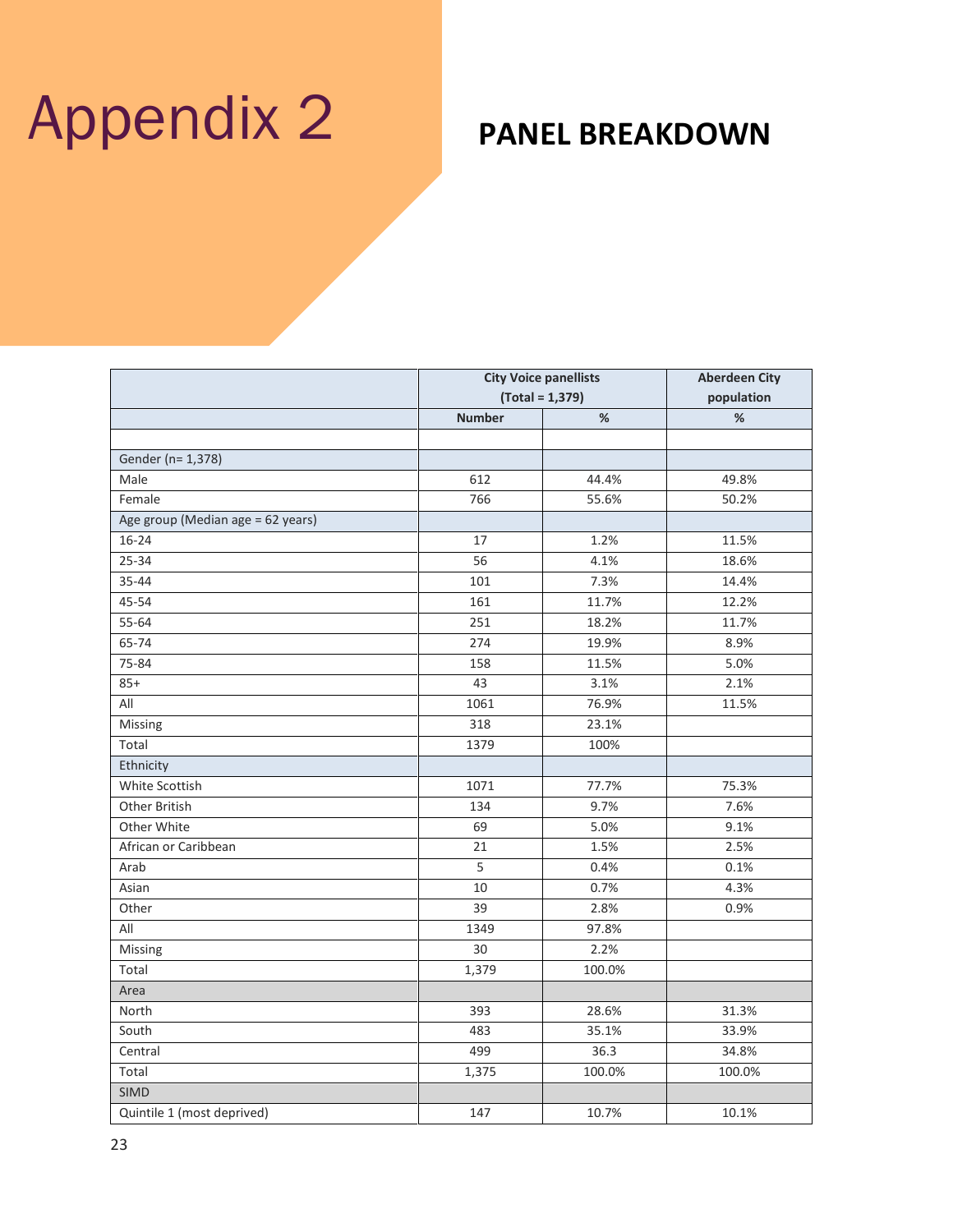| Quintile 2  | 283  | 20.7%  | 22.4%                    |
|-------------|------|--------|--------------------------|
| Quintile 3  | 182  | 13.3%  | 16.0%                    |
| Quintile 4  | 178  | 13.0%  | 14.4%                    |
| Quintile 5  | 578  | 42.3%  | 37.1%                    |
| Total       | 1368 | 100.0% | 100%                     |
| Survey type |      |        |                          |
| Paper       | 476  | 34.5%  | $\overline{\phantom{0}}$ |
| Online      | 902  | 65.4%  | ٠                        |

Source: Data for Aberdeen City population estimates are based on National Records of Scotland, mid-2020 population estimates. Percentages for Ethnic groups for Aberdeen City are from 2011 Census. SIMD comparison is based on population at SIMD20 (V2).

### 2.1 Panel - gender

Panellists were asked if they were Male or Female (no additional options were given). Most (55.6%) panellists are Female. Females are over-represented compared to the population of Aberdeen City (50.2%).

### 2.2 Panel – age

Unfortunately when the panel was originally set up, new panellists were only asked what age-group they belonged to. Depending on how long they were on the panel, it is therefore likely that some will have moved out of their original age group. To try to rectify this, at CV 40 and CV41, panellists were asked to update their details. This included asking for Date of Birth. Not all panellists responded and information on date of birth is available for only 1,061 panellists. Using this information, panellists have been put into age groups. The panel is under-represented in the younger age groups (particularly 16-24 years and 25-34 years) and overrepresented in the older age groups. However, it should be noted that we do not have Date of Birth information for almost a quarter (23.1%) of the panel.

### 2.3 Panel - ethnicity

Information on ethnicity is available for 1,349 panellists. Based on comparison to Census data, the panel is slightly over-represented in Scottish and Other British categories and under-represented in other ethnic groups. (Note: the Census data is from 2011 and is therefore quite dated. Until the results from the next Census come out, we won't have a clear picture of ethnicity in the city.)

### 2.4 Panel - locality

Comparison to total population for Aberdeen City shows that panellists are slightly over-represented in South and Central and under-represented in North.

### 2.5 Panel – SIMD

Postcode information was available for 1,368 panellists. Comparison of the proportion of panellists within each SIMD quintile to the proportion of Aberdeen's population within each quintile suggests that that panel is over-represented in the SIMD quintile 5 (20% least deprived) and slightly under-represented in Quintiles 2, 3 and 4.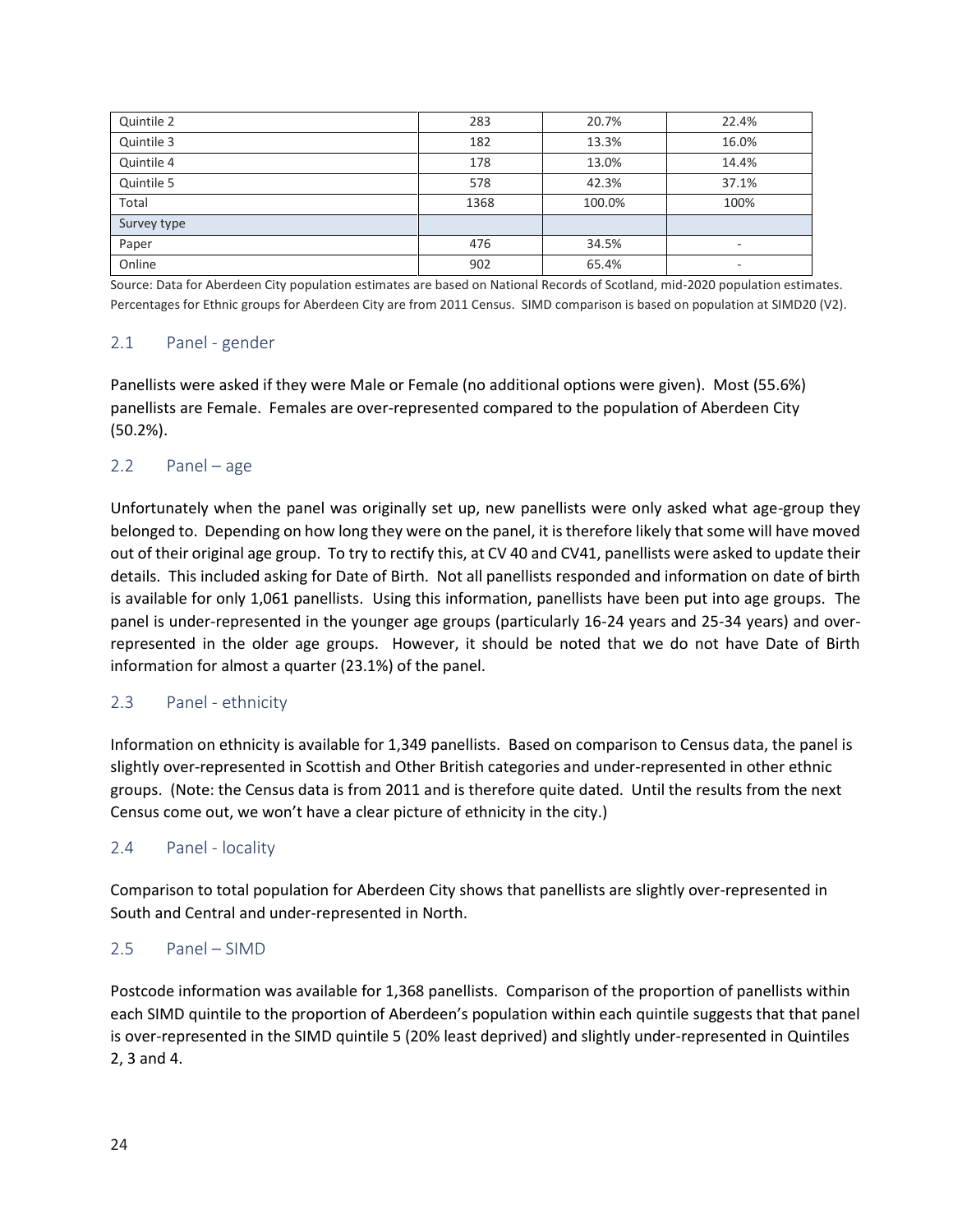## Appendix 3

### **CITY VOICE OPTIONS APPRAISAL**

| <b>Options</b> |                                                                | <b>Pros</b>                                                                                                                                                                                                                                                                                                                                                                                                                                                                                                                     | Cons                                                                                                                                                                                                                                                                                                                                                                               |
|----------------|----------------------------------------------------------------|---------------------------------------------------------------------------------------------------------------------------------------------------------------------------------------------------------------------------------------------------------------------------------------------------------------------------------------------------------------------------------------------------------------------------------------------------------------------------------------------------------------------------------|------------------------------------------------------------------------------------------------------------------------------------------------------------------------------------------------------------------------------------------------------------------------------------------------------------------------------------------------------------------------------------|
|                | 1. Continue with<br>current<br><b>Citizens Panel</b>           | . Panel broadly representative of the<br>population.<br>. People have to sign up to City<br>Voice and therefore there is a level<br>of interest and commitment to<br>being involved from the get-go.<br>. Panel members can sign up to for<br>paper copies of the questionnaire<br>which prevents exclusion of<br>people.<br>• Know characteristics of panel<br>which allows for more focussed<br>work/ targeting of specific groups.<br>• Can track changes over time.<br>· General population rather than<br>interest groups. | • A representative panel does not<br>guarantee a representative<br>response.<br>. Not necessarily the same people<br>who respond to each survey so not<br>measuring exactly like for like.<br>• Currently unable to match<br>panelists to respondents.<br>• Cost of producing hard copy<br>designed questionnaire is high.                                                         |
| 3.             | 2. Change to<br><b>Online Open</b><br>Questionnaire<br>Hybrid, | • Easier and quicker to set up and<br>administer.<br>• More cost effective as no<br>designing, printing and postage<br>associated with online<br>questionnaire.<br>• As for Option 1.                                                                                                                                                                                                                                                                                                                                           | • Excludes people who will not or<br>cannot participate online.<br>. Not a representative sample as no<br>panel means it is open to the<br>entire population.<br>. Unlikely to hear from 100% of the<br>population so could lead to<br>questionnaire bias.<br>· Results could become skewed by<br>over representation of specific<br>interest groups.<br>• The recommendations for |
|                | <b>Citizens Panel</b><br>with<br>improvements                  |                                                                                                                                                                                                                                                                                                                                                                                                                                                                                                                                 | improvement set out within this<br>paper seek to address the cons<br>listed above.                                                                                                                                                                                                                                                                                                 |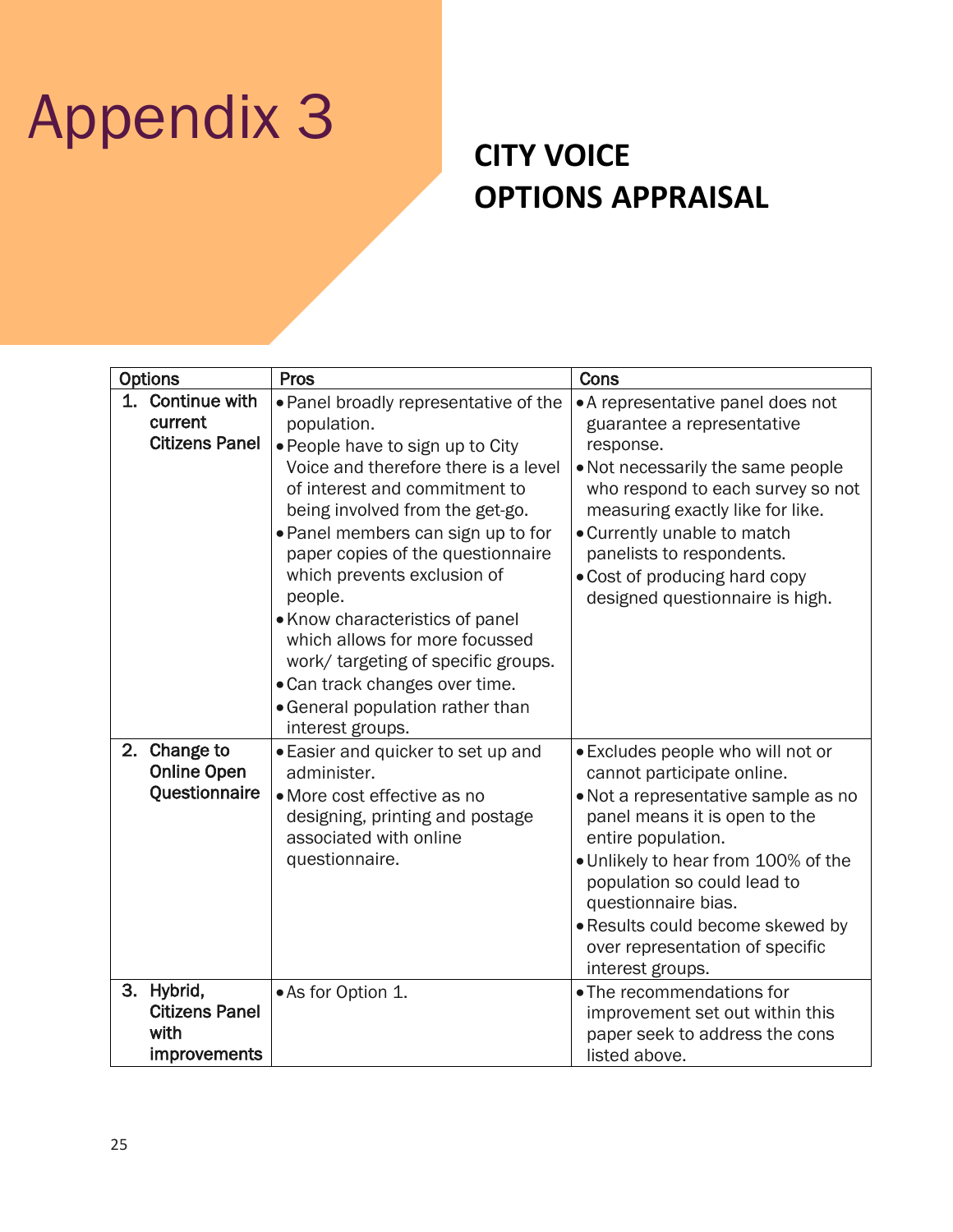## Appendix 4

### **CITY VOICE PANEL SURVEY**

**Responses to this survey:** 306 out of possible 892

Survey opened 10 Feb 2022 and closed on 20 Feb 2022.

1: Currently we send out one questionnaire a year. This can sometimes mean that the questionnaires are quite long. One option we are considering is changing to two or three shorter questionnaires a year. Would you prefer to?

The most common response (46.5%) was to change to two or three shorter questionnaires per year. A slightly smaller proportion (41.5%) reported they didn't mind whether there was one longer questionnaire or two or three shorter questionnaires per year with 11% wanting to keep things as they are with one (longer) questionnaire per year.



### 2: On the whole, how easy do you find the questionnaires to complete?



Almost three quarters (73.7%) of respondents said they found the questionnaire easy (very easy or fairly easy) to complete.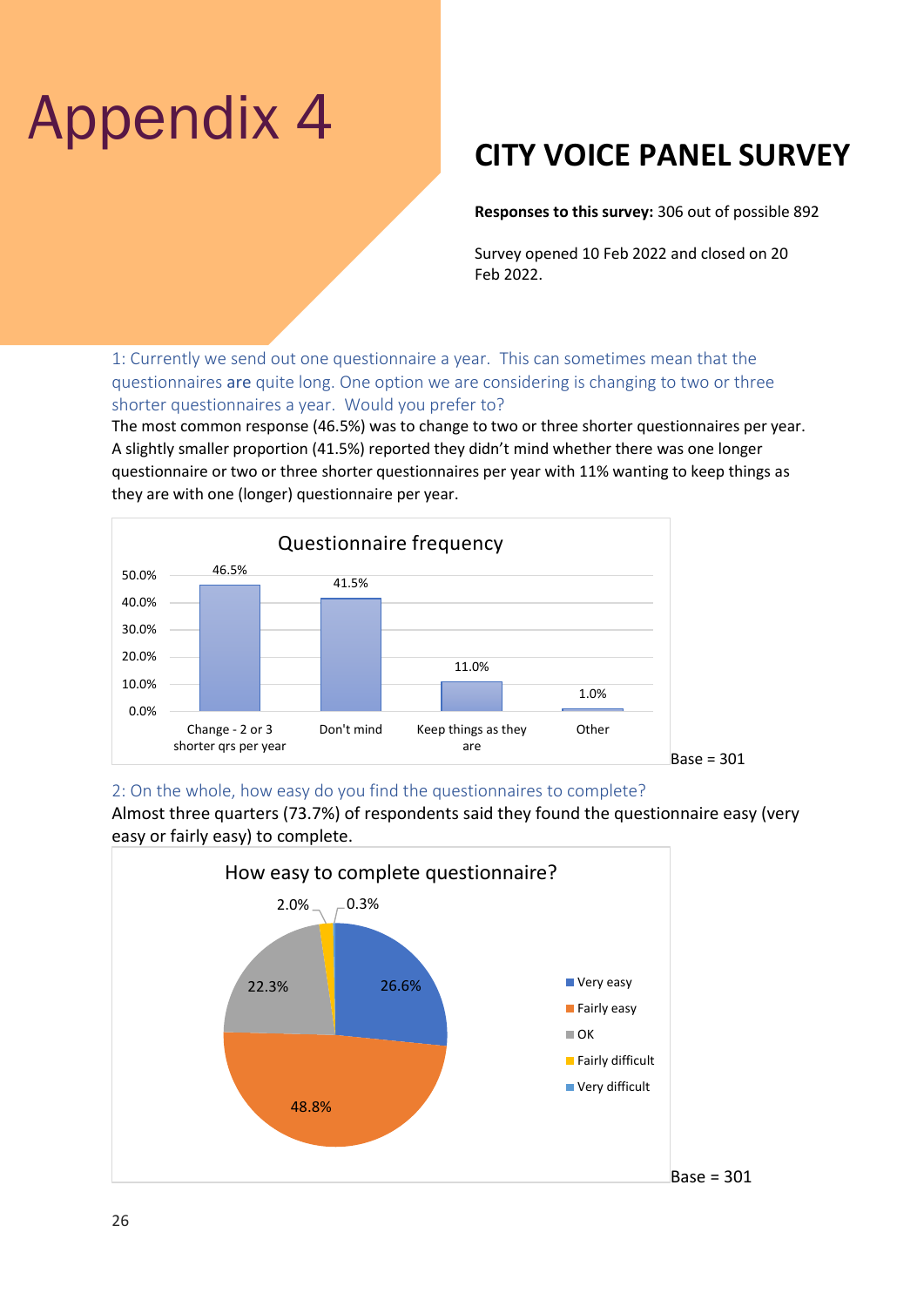### 3: Ideally, how long should the surveys take you to complete?

There was a clear preference for shorter surveys with 87% saying it should not take more than 15 minutes to complete, with the most common response being 10-15 minutes to complete.



Base = 300

### 4: The questions included in City Voice surveys cover a range of different topics that affect our communities. On the whole, how relevant do you find these topics?

Panellists were asked to rate how relevant they found the topics included in the City Voice on a scale of 1 (very relevant) to 7 (not at all relevant). A score of 1, 2 or 3 suggests that they found the topics relevant, a score of 5, 6 or 7 that they did not find the topics relevant and a score of 4 suggests a more neutral response. Almost two-thirds of respondents (65.3%) gave a score of 1, 2 or 3 suggesting that they found they topics relevant, with the most common score being 2 (30.7% of respondents). 14.3% of respondents gave a score of 5, 6 or 7 suggesting that they did not find the topics relevant. A fifth (20.3%) gave a 'neutral' score of 4.



Base = 300. Average (mean) score was 3.0.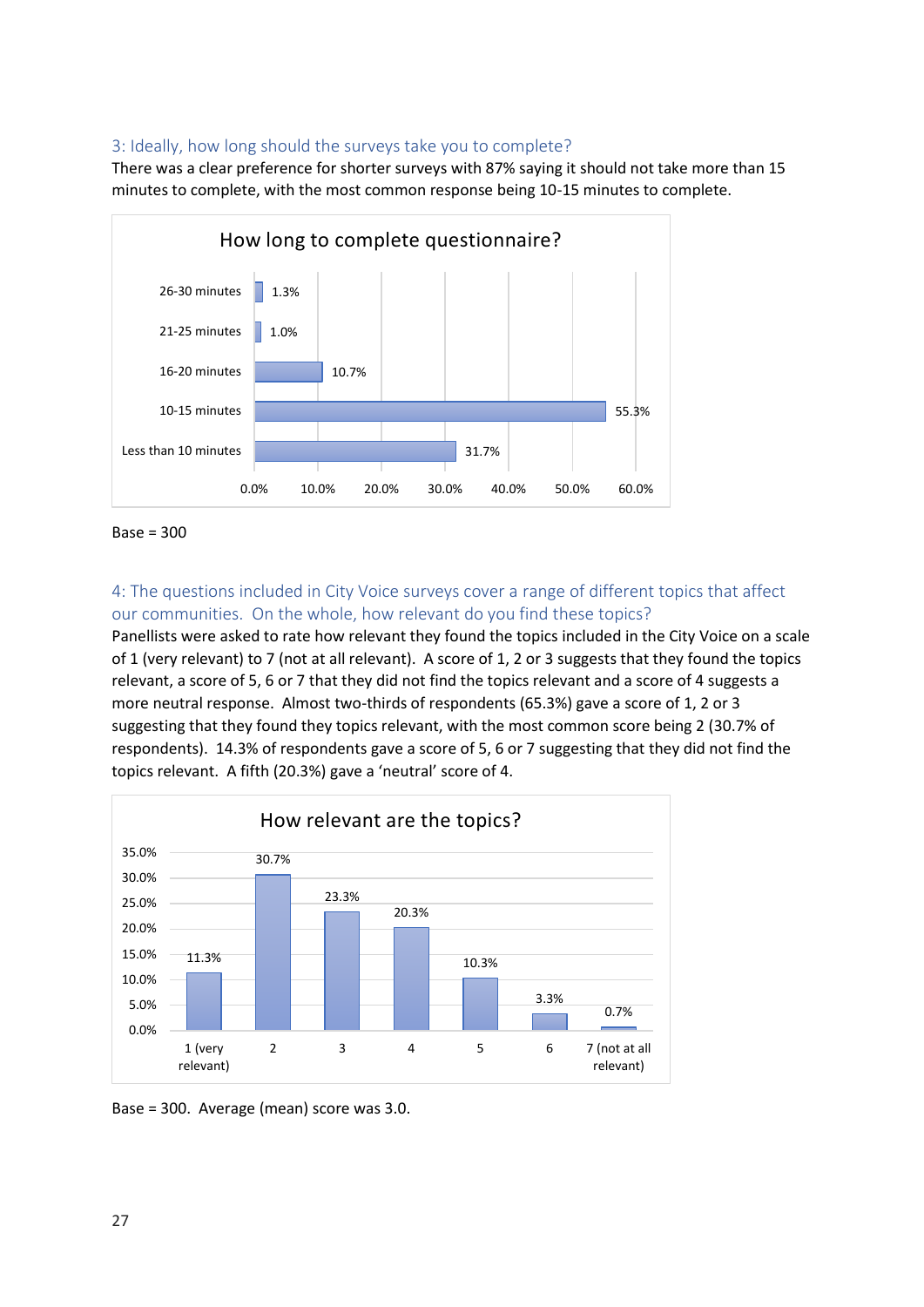5: Currently panellists generally only hear from the City Voice team when a new survey is going out. Would you prefer to have more regular communication from us (e.g. advance notice of surveys or news about events that are happening in your community)?

When asked if they would like more regular communication from the City Voice team out with surveys, most survey respondents (62.0%) said that 'yes' they would.



Base = 305

### 6: If you answered 'yes' to the above question, how would you prefer to receive this communication? (Please tick all that apply)

Panellists were asked how they would like to receive this communication. They were given 3 options (information on website, email notifications and social media) as well as an 'other' option. They could tick any that applied. By far the preferred method of communication was via email (59.2%).



Base = 306

### 7: To what extent do you feel your participation in the panel makes a difference?

Panellists were asked to rate to what extent they felt their participation on the panel makes a difference on a scale of 1 (very small extent) to 7 (very large extent). A score of 1, 2 or 3 suggests that they do not feel their participation makes a difference, a score of 5, 6 or 7 suggests that they feel their participation does make a difference, and a score of 4 suggests a more neutral response. Responses to this question indicate that most respondents (51.1%) do not feel their participation makes a difference (score of 1, 2 or 3). The most common choice (35.4% of respondents) was '4'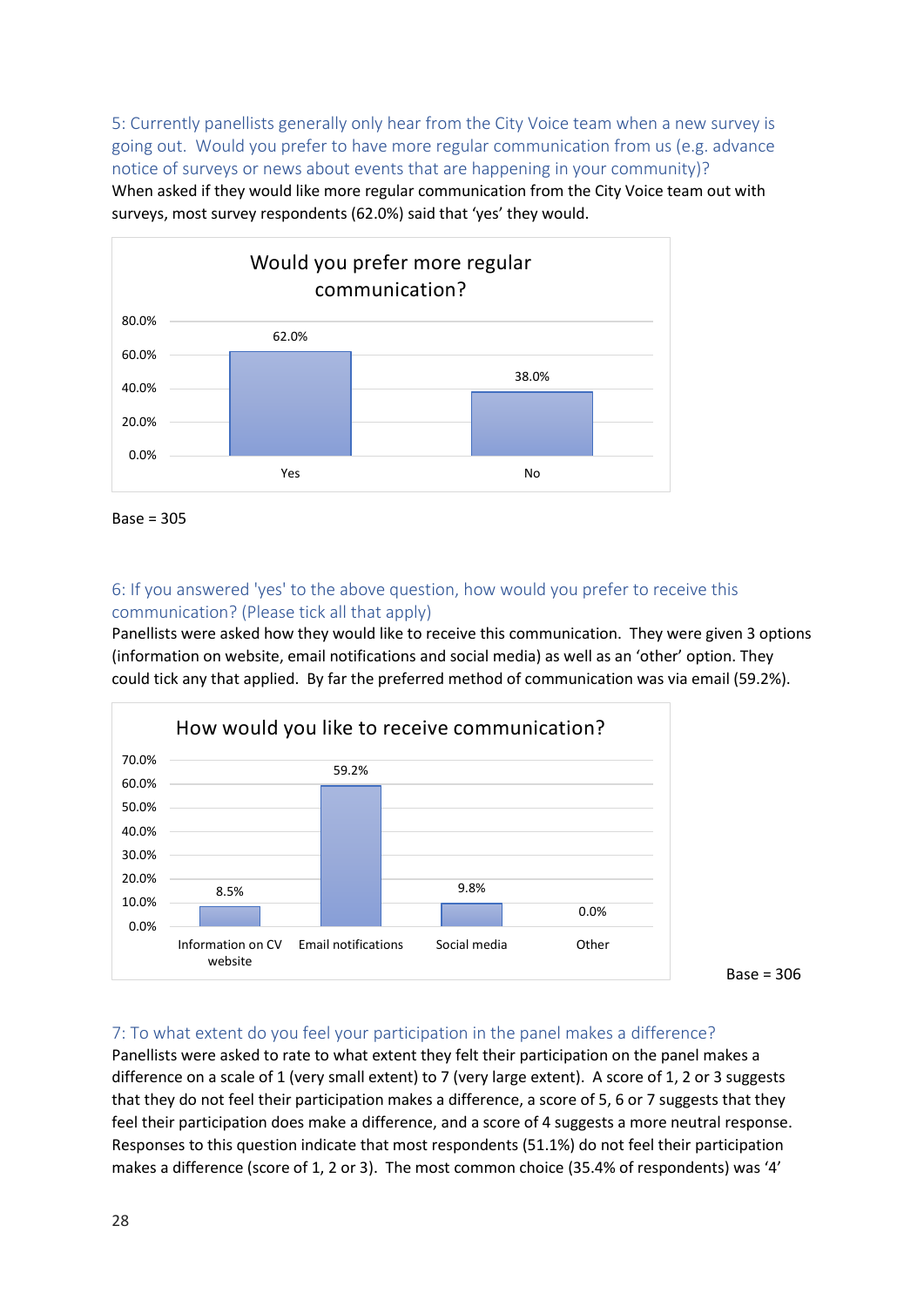which suggests a neutral response. Only 13.4% of respondents gave a score of 5, 6 or 7 suggesting they felt their participation makes a difference.



Average (mean) score = 3.24

8: The response rate to City Voice surveys has dropped in recent years. What do you think we could do to encourage more people to complete the surveys?

This was a completely open text question and received the most comments of any question. A total of 242 comments were received.

All comments received as part of this questionnaire were considered by the City Voice Review Group.

### **PANEL SURVEY – COMMENTS**

Basic content analysis – looking at common themes. Broad overview given below for each of the questions (with example comments).

### **Q1 - COMMENTS ON SURVEY LENGTH/FREQUENCY**

### **Total of 10 comments**

There were a mix of comments in this section, with a couple indicating that they would prefer 2-3 comprehensive questionnaires a year (rather than 2-3 shorter questionnaires), while other comments indicated that more frequent, shorter questionnaires would be better. Some also indicated a preference for single subject questionnaires. A few comments also mentioned the advantage of more frequent questionnaires in terms of being able to react more quickly.

*"2 or 3 a year gives City Voice an opportunity for greater agility in tailoring the questionnaires to very current topics and particularly topics that may have arisen unexpectedly. I'd be happy to respond 2 or 3 times a year and for the questionnaire to continue to be a bit longer. It's a great opportunity to have a say and make your voice heard even from the comfort of your own home." "I would prefer to focus on shorter single subject questionnaires and have several per year"*

**Q2 - COMMENTS ON HOW EASY/DIFFICULT THE QUESTIONNAIRE IS TO COMPLETE Total of 34 comments**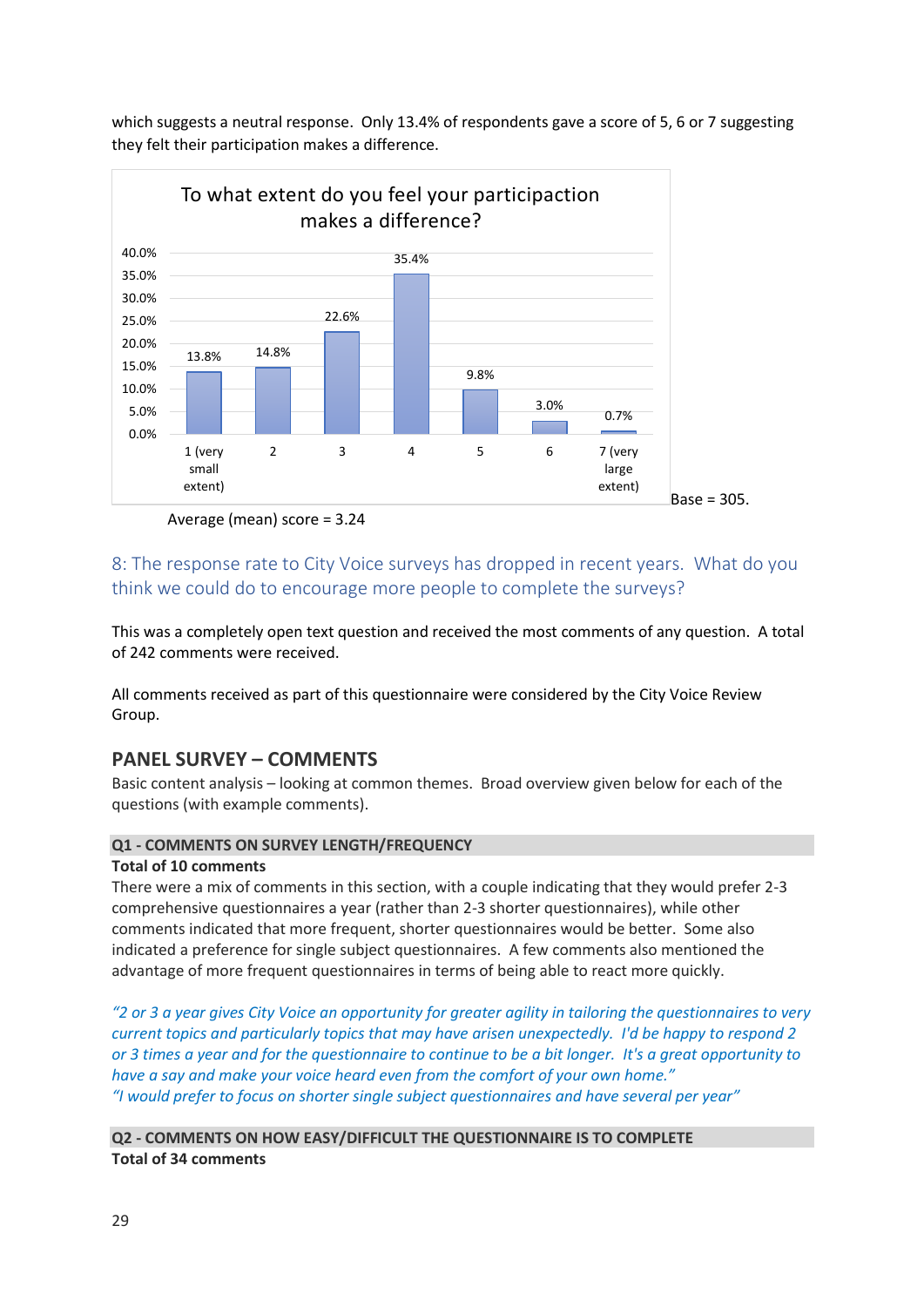A number of comments indicated that how easy or difficult they found the survey to complete depending on their **knowledge/awareness** of the topic.

*"I only find them difficult if I have limited experience of the subject but still want to give an opinion" "They are often on issues I have no experience of and there is not always an appropriate option. I would prefer to be asked questions about how to improve the city but the questions are usually nothing like I had expected to answer."*

*Other comments indicated the question wording/format could make answering difficult. "Having to rank an answer can be a pain i.e. the very easy/easy/acceptable/difficult/very difficult type questions"*

*"I sometimes find that none of the answer options really capture my thoughts." "The language used can sometimes be confusing. More plain English please"*

A few comments indicated that the **length** of the questionnaire was an issue.

*"Have previously completed questionnaires and during, the page has refreshed or something else has occurred on my phone which has reset the survey. An option to save as you go would be beneficial. Due to the amount of information I had typed, decided wasn't worth completing again in that instance so did not redo."*

*"Sometimes can take quite a long time to complete"*

### **Q4 - COMMENTS ON RELEVANCE OF TOPICS**

Total of 37 comments

A number of comments suggested that some of the topics were not relevant to them or they had little knowledge or interest in the topic.

*"As I'm a disabled pensioner I'm not out too often so a lot of the questions are of no relevance to me" "I understand that there is a desire to cover a broad range of topics. I find that I frequently cannot make a meaningful contribution due to lack of experience or awareness of some of the topics."*

Other comments suggested that while the panelist did not necessarily find all the topics relevant, that this was not an issue/to be expected.

*"Some will be more or less relevant depending on services used or interests."*

*"Topics cover a wide range of issues so it's unlikely everybody would find everything of interest or relevance to them."*

Some comments suggested that the topics in the questionnaires were either not what they expected would be asked about and/or not what they should be asked about. Some also commented that the questions were repetitive.

*"I just feel the topics are not what I expected to be asked about. I thought the City Voice would ask our opinions and get a feel for what the general public want or like but I often feel the topics are random and unconnected to my reason for signing up."*

*"I think some topics on more focussed issues would be helpful e.g. bus services, museums, parking, cycling lanes, insulation, public parks, beachfront development ...."*

*"They are too far removed from the man in the street fairly regularly."*

*"It seems to me the questions are repetitive and from memory concentrate on modes of transport. They are predetermined and not always relevant to residents. More open questions along the lines of "what is important to you". As an example, I deplore the loss of trees in some residential areas, but the questions are always along the lines of do I feel safe in local parks."*

### **Q6 - COMMENTS ON HOW PANELLISTS WOULD LIKE TO RECEIVE COMMUNICATION FROM CV Total of 5 comments**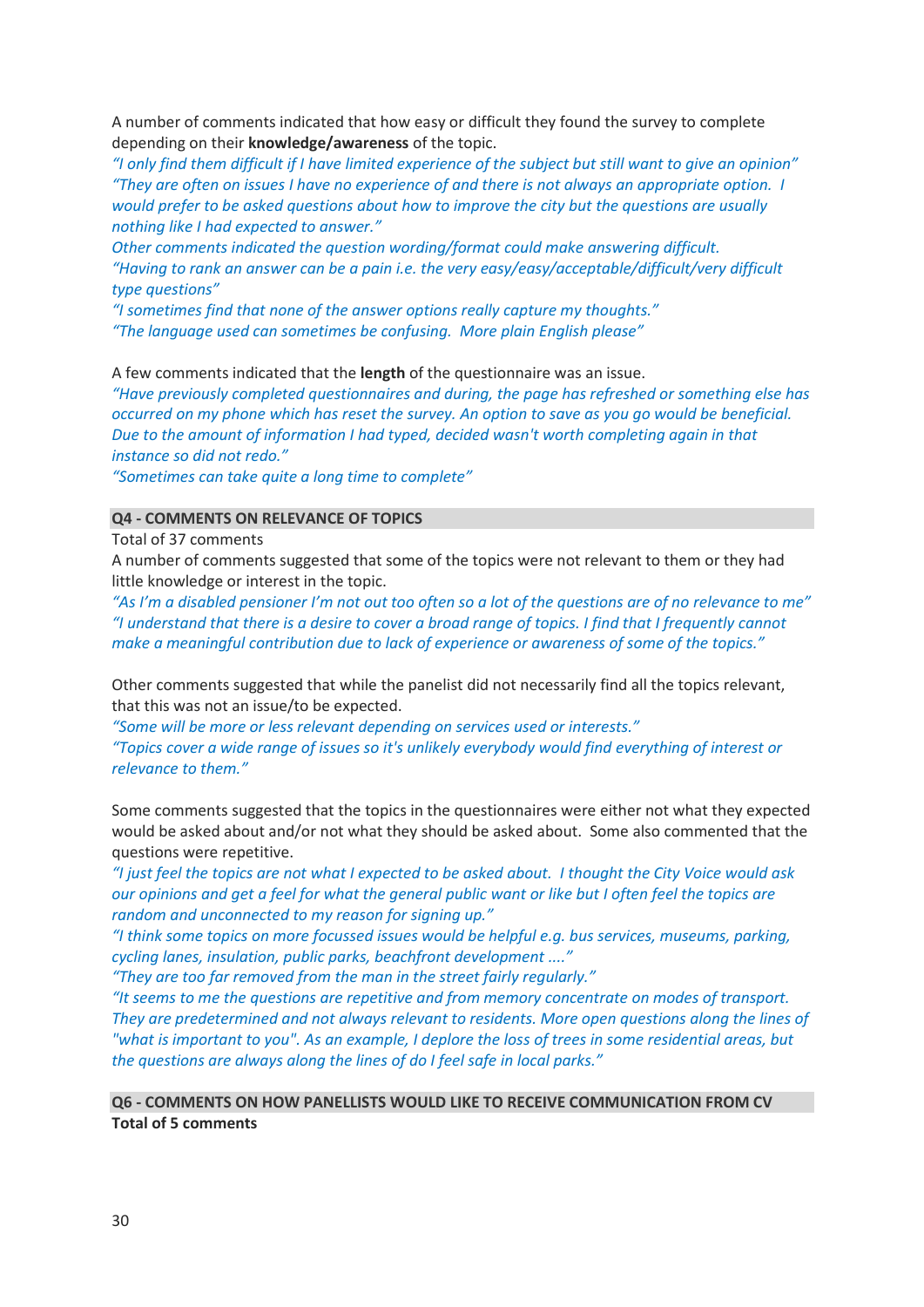Mix of comments – one suggesting email notifications, another a Facebook/Instagram page, a third saying it would be useful to know when a questionnaire was coming, the fourth was someone who was not confident with 'tech' and the fifth was a broader comment about ACC.

#### **Q8 - COMMENTS ON HOW WE COULD IMPROVE RESPONSE RATE**

#### **Total of 242 comments**

This was a completely open text question and received the most comments of any question. Comments are split by theme.

### **Feedback and being listened to**

One of the main themes that came up was around the issue of whether panellists felt their **views were listened to** and the importance of **feedback** to let people see how their views impacted decisions.

*"Maybe people think that their responses don't matter too much. Show people what use is made of the their thoughts."*

*"Give us feedback to encourage us to think our ideas are useful."*

*"I would like to hear the overall findings of the survey and planned actions, if any following from that. It does feel as if we're contributing but are never aware of what difference, if any, had resulted from the consultation. If it's merely an exercise to "tick the box" to say consultation has taken place, this is of no benefit to people taking the time to complete the surveys and this may be a major contributing factor to loss of contributors. If there was some measurable and acknowledged change or new idea, this would I feel encourage participation."*

*"Maybe if there was evidence that these survey have impacted decision making process. Even if was the survey suggest is being rejected maybe the reason why"*

*"Improved information sharing, during the year and updates on outcomes."*

Some comments suggested **disillusionment**, feeling that their views did not matter or were just a 'tick-box' exercise.

*"Act on the information received on the surveys. I have been completing the City Voice for many years and it does not seem to make any difference."*

*"People are possibly disillusioned about what difference they can make through surveys. The city council seems to do its own thing anyway"*

*"The drop in response may be due to the fact that many people feel that the views of ordinary people are simply ignored as local government (IE city councillors) are more interested in pushing their respective political viewpoints forward."*

*"It feels like a tick box exercise to demonstrate local consultation. The opportunity to influence the contents of the questionnaires plus meaningful feedback along the lines of "you said we did" would be a basic starting point for me."*

Some panellists suggested specific ways of providing feedback or the type feedback that they would find useful.

*"I suggest sending updates on the current Plan and progress which would provide more relevance to the Survey. Information on the impacts on the Plan due to survey contributions, important to feel taking survey plays actual part in decisions and not ignored. It may be able to have a web site to access which shows survey answers against Plan targets and progress, this may get younger people interested as well."*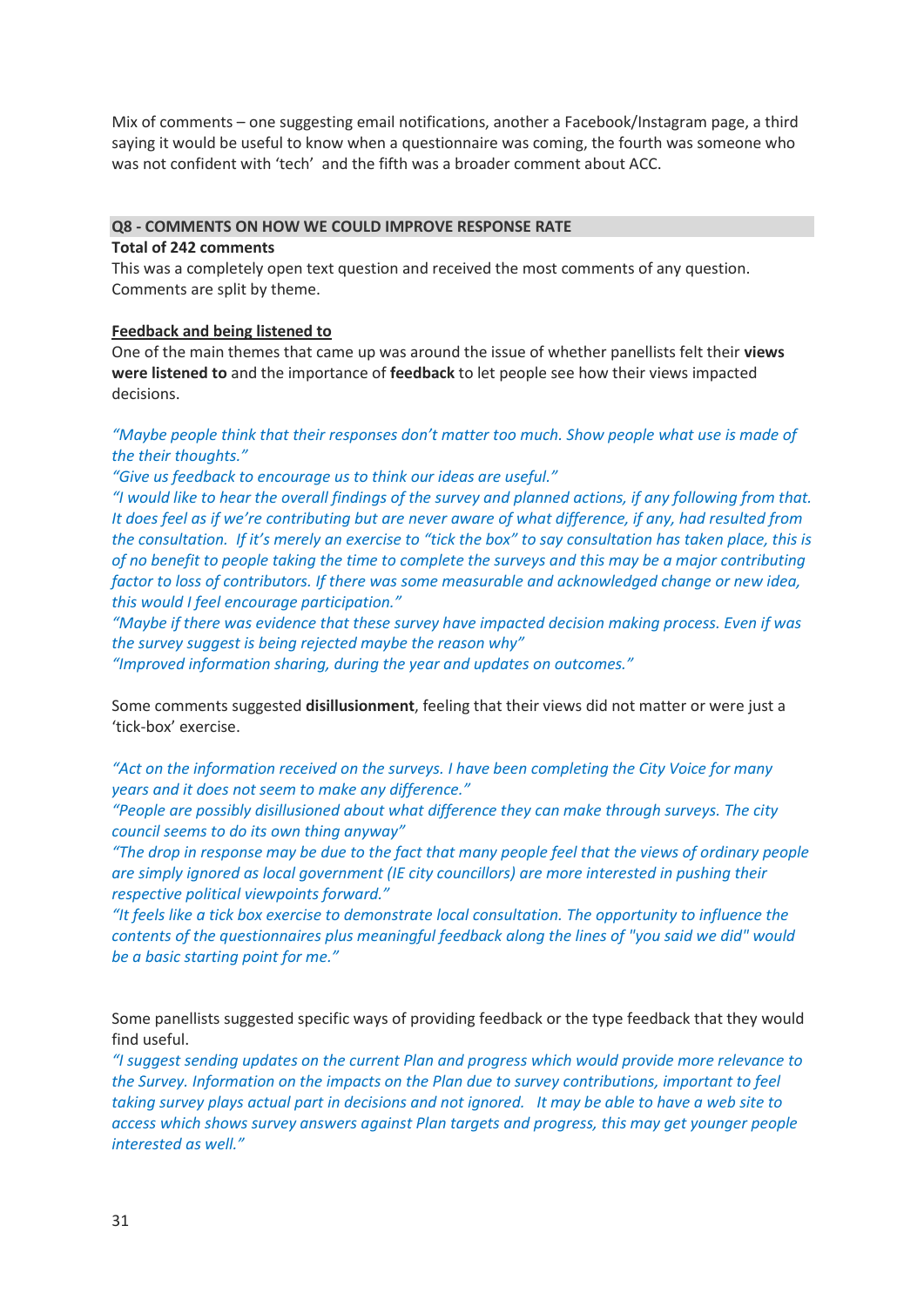*"I suggest you provide more feed back and information in relation to who receives the data gleaned from the surveys and what they do with that information, ie is it briefed to council officials or Councillors, what is the process of progressing suggested improvements and dealing with constructive criticism of council actions affecting the community."*

#### **Questionnaires**

A number of panellists commented on different aspects of the questionnaire. Broadly, panellists seemed supportive of **shorter and/or more frequent** questionnaires.

*"Make shorter, more frequent and easier answers. Some will not understand the questions and can be confusing."*

*"Reducing the length and maybe sending out surveys quarterly? Also reducing the number of questions I feel would make it easier to concentrate when completing the survey." "Definitely make shorter and easier, hopefully that would encourage engagement"*

*"I feel it would be better to have several surveys per year. This would enable those creating surveys to ask about any current issues as well as general issues"*

A few panellists also commented on the **wording/format** of the questions:

*"maybe shorter surveys. clearer questions. sometimes I can't give a proper answer because haven't an exact option to chose."*

*"I sometimes get the feeling that: questions are asked just so officers can say they consulted the public, and limited-response options are designed to elicit approval and limit any potentially critical feedback."*

*"Sometimes I think it is very repetitive and quite long. The questions need to shorter and sharper."*

Comments on questionnaire **topics** suggested a range of different views. While most of these indicated that they did not find the topics relevant, there were differences as to what they thought would be relevant.

*"When I signed up I thought I would be able to help make a difference on things that interest me. But many of the questions being asked have no relevance to my life, so I don't feel I can offer an opinion." "Make it about issues that are more 'local' i.e those impacting Bridge of Don, Cults, Kingswells etc..." "I am one of the people who has not responded as much as I used to. That's because I have found the topics irrelevant and not what expected to answer. I don't feel I can give any meaningful answers to things I have no experience of. I think the City Voice should stick to asking questions on what people like/dislike and what type of improvements they suggest for Aberdeen city. That is what I thought it was about but it doesn't usually feel that is what it is currently for. I think people would be more likely to complete the questionnaire if they felt they could meaningfully participate and the questions should be aimed at the general public, and not so specific in nature." "We seem to be asked the same questions over and over"*

A number of panellists indicated they would prefer **specific subject/more focussed** surveys:

*"Maybe specific subject surveys so you would only complete surveys relavent to you. For example, I've no children so surveys on schools are not applicable to me." "More frequent single subject questionnaires, I personally would be happy with 1 per month."*

A few panellists indicated that a **paper** option should be available.

*"Make the surveys available as paper version not everyone uses the internet"*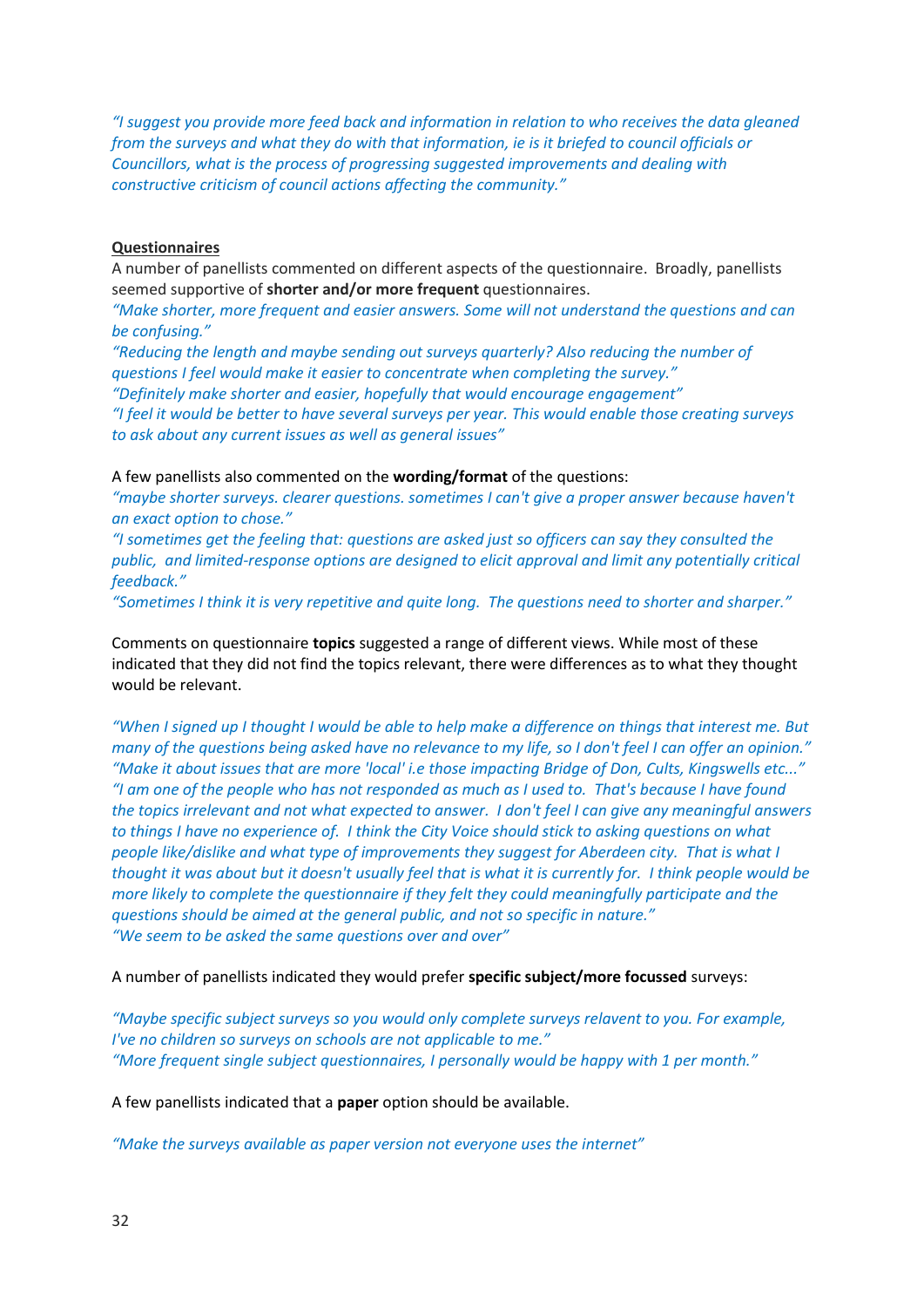*"I have filled in these surveys for many years. The last time I filled it in, it took me a long time, so I pressed the button to "save and come back later". When I returned to the survey it was blank again, so I spent another forty minutes filling it in again, pressed the "save and come back later" button and again it was all blank when I returned to it. At this point I gave up, but found this discouraging, I preferred the paper surveys, but realise that this is wasteful."*

### **Increasing awareness about the city voice/broaden participation**

A number of panellists commented that increased **awareness** of the City Voice along with **broadening participation** might encourage people to respond and some gave ideas for how that could be achieved.

*"None of my friends have heard about City Voice, so maybe more awareness needed . Put more on social media to encourage people to join the panel"*

*"Create a CV member ethos, include CV members in regular communication despatches demonstrate where possible where CV responses have helped inform and shape decisions/strategy - appreciating sensitivity here but there must be some non sensitive examples."*

*"Social media, notices on community notice boards and community shop's notice boards (Co-op, Sainsbury etc). Organisations staff pages would be good too."*

*"Find ways to encourage new people to participate."*

*"Put requests out via emails to schools and work places etc as part of a recruitment drive to make the wider public aware. Make some kind of information poster/ post which visually clearly makes obvious what it is, what is required and how it helps the city."*

### **Incentives**

A number of panellists suggested using **incentives** of some sort to encourage panellists to respond.

*"Rewards always make people take notice. Free coffee or similar etc." "some incentives eg. entered into a prize draw; coupons; vouchers" "Small prize draws as the logic of collective action states that at the base of all community engagement activity is "what's in it for me""*

### **Other**

A number of other suggestions to increase response including use of **reminders**, or including panel members in the **design of the questionnaire**.

### **GENERAL COMMENTS ON CITY VOICE**

### **Total of 58 comments.**

This was a completely open text question.

### **Feedback and being listened to**

Again, one of the main themes was around whether panellists' **views were being listened** to, the importance of **feedback** and general **disillusionment** (with CV but also more broadly with the Council…)

*"Great that we get the results of findings but I don't recall seeing what influence/decisions are made based on the panel - what is the point of me doing this????"*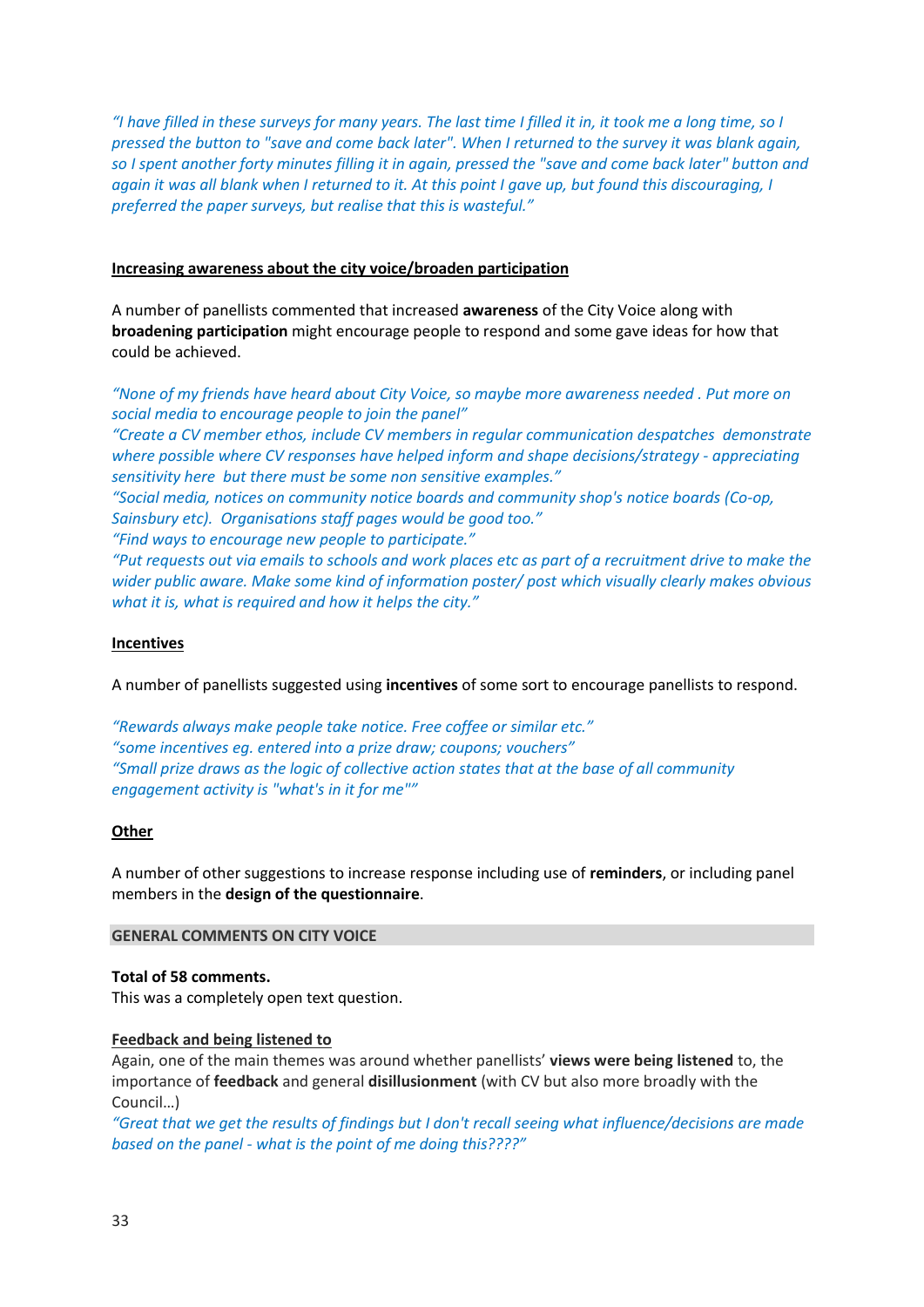*"Also you probably have less replies as like me I have lost all faith in the council and that they have any interest in doing what the residents of Aberdeen want. Majority voted for a raised UTG, council decided not to. Residents wanted a lovely Marischal Square with an actual proper square, instead we were given an ugly glass monstrosity that nobody wanted. What is the point in contributing if the council don't listen or care to hear our opinion"*

### **Questionnaires**

There were some comments about the **questionnaires/formatting** of questions – some indicating they felt they couldn't give the answer they wanted because of the question formatting. *"I know that it is more processing work for you, but I feel each multiple choice question should have a space for comments, because sometimes the format does not allow me to express my views." "At the end of each survey should be box to give opinions, doubts or explanation." "I have sometimes felt too busy to respond, maybe if it looks more attractive and catches my interest it would help."*

#### **Topics**

There were also a few comments in this section relating to the **topics** included in the CV surveys. *"A wider range of topics would be interesting and more inclusive for all." "Include current and on going issues which affect us all"*

*"All subjects are important and worthy of an opinion test but perhaps slip in some fringe lighter issues?"*

#### **Broader panel/more engagement**

A small number of comments in this section suggested the need for broadening engagement/participation.

*"In my experience most participants do this because already have/had experience of civic engagement so it's the same old voices chiming out rubber stamping what's gone before. I put myself in that camp. This format is tired and we need to find a better way of communicating with our citizens especially the younger ones. Truthfully we need to prioritise engagement more give it better/ smarter funding get young and really young ones engaged. Can't keep listening to/engaging with white middle class crinklies like me."*

### **Positive comments**

A few comments indicated that they find taking part in the City Voice interesting/useful/rewarding. *"I enjoy getting insights into the plans of the council and other bodies eg police/fire brigade. These may be available elsewhere but not put in front of your face."*

*"As a former Council employee of a number of years I find City Voice a useful tool to try to influence the Council members to make decisions that improve our quality of life in Aberdeen."* 

*"I have found it an interesting experience which often raises issues about which I was not, or only partially, aware. That encourages research to find out more which is rewarding in itself."*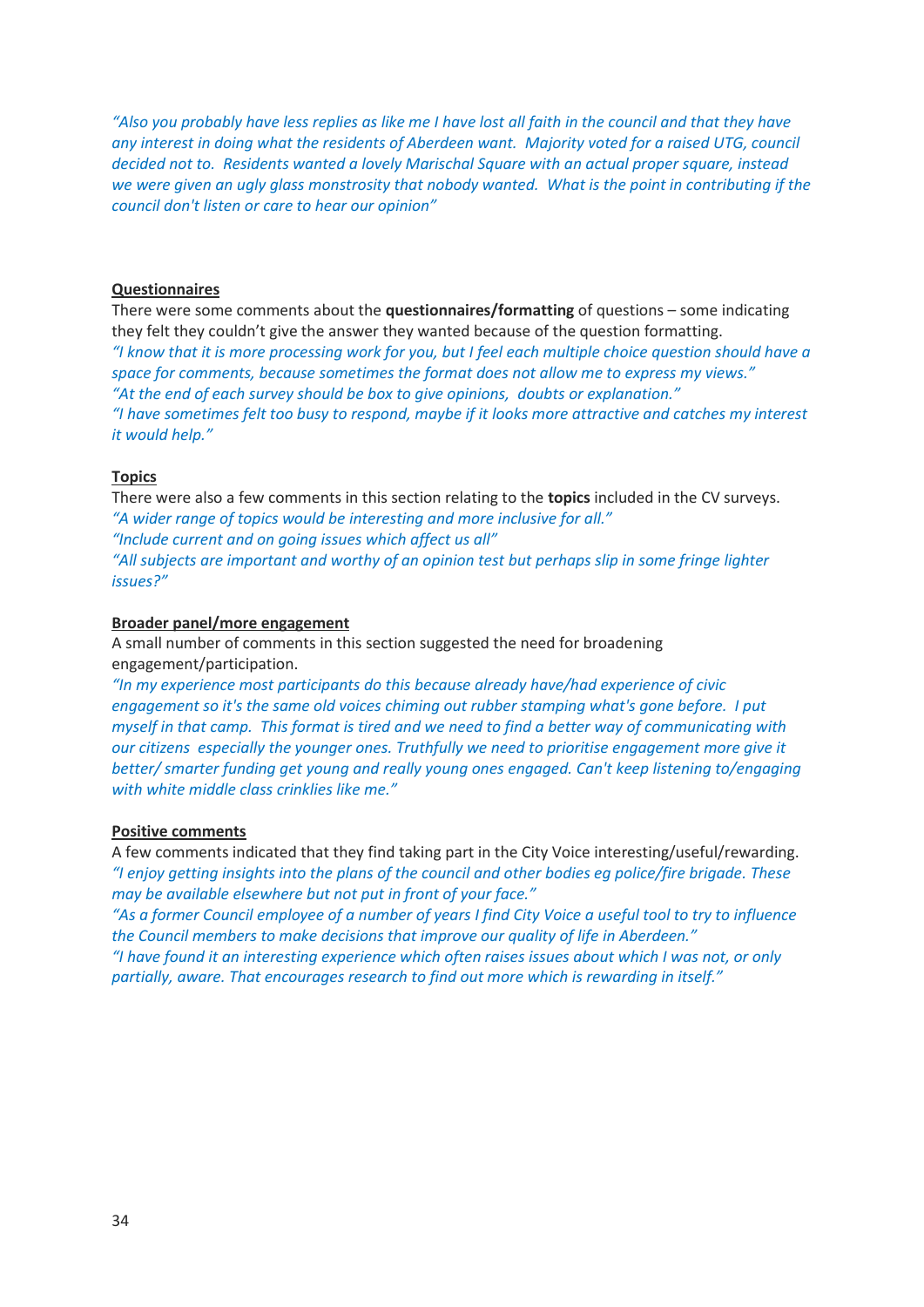## Appendix 5

### **SUMMARY OF FOCUS GROUP FEEDBACK**

### **Three focus groups were held with the following groups:**

City Voice Panel – 9/02/22 Aberdeen City Youth Council – 23/02/22 Equalities Participation Network – 24/02/22

### **What do you think of the idea of City Voice?**

- Generally a good idea. Can sometimes feel a bit sterile mainly multiple choice questions - questions can be pretty similar.
- If taken from a wide range of groups, diverse, then it can be a good thing. It gives us a good up to date understanding of a broad range of views
- Only one young person within the ACYC had heard of City Voice before the information was circulated on the site prior to the session. The YP who had heard of it used it in his workplace, but prior to this had not heard of it before.
- Mixed response from young people with some saying they were unsure of the purpose and what it could be used for, whilst the person who used City Voice in their work found it extremely useful regarding data.

### **We have many people on the panel who don't respond to the surveys. What do you think would make them more likely to respond to the survey once it's circulated?**

- There is no attempt to engage the panellist and so no sense of ownership is built hence the questionnaires are not that high priority for lots of people.
- The emails containing link for the questionnaire are very bland, not the most appealing, eye -catching. Maybe too much council speak which does not necessarily resonate with how people view the city?
- Branding on the web page was unappealing, as a "swipe" generation the page did not capture attention. No graphics or images to make it stand out. It is too busy with lots of wording. The wording is not youth friendly, more images and less words are needed, needs to be more interactive. Needs to be more accessible from the first click onto the page.
- How do you determine if the questionnaires are completed by a diverse people group? Younger generation may not be part of this form as some ethnic minorities. Currently we know more elderly people complete the questionnaire.
- More publicity friends have never heard of it. Greater presence on different platforms/use social media. Still use online link to complete the survey but information about the CV should be more broadly available.
- More feedback on what results are used for. Publicise the results use civic spaces/public notice boards/social media. Get the results out there - provide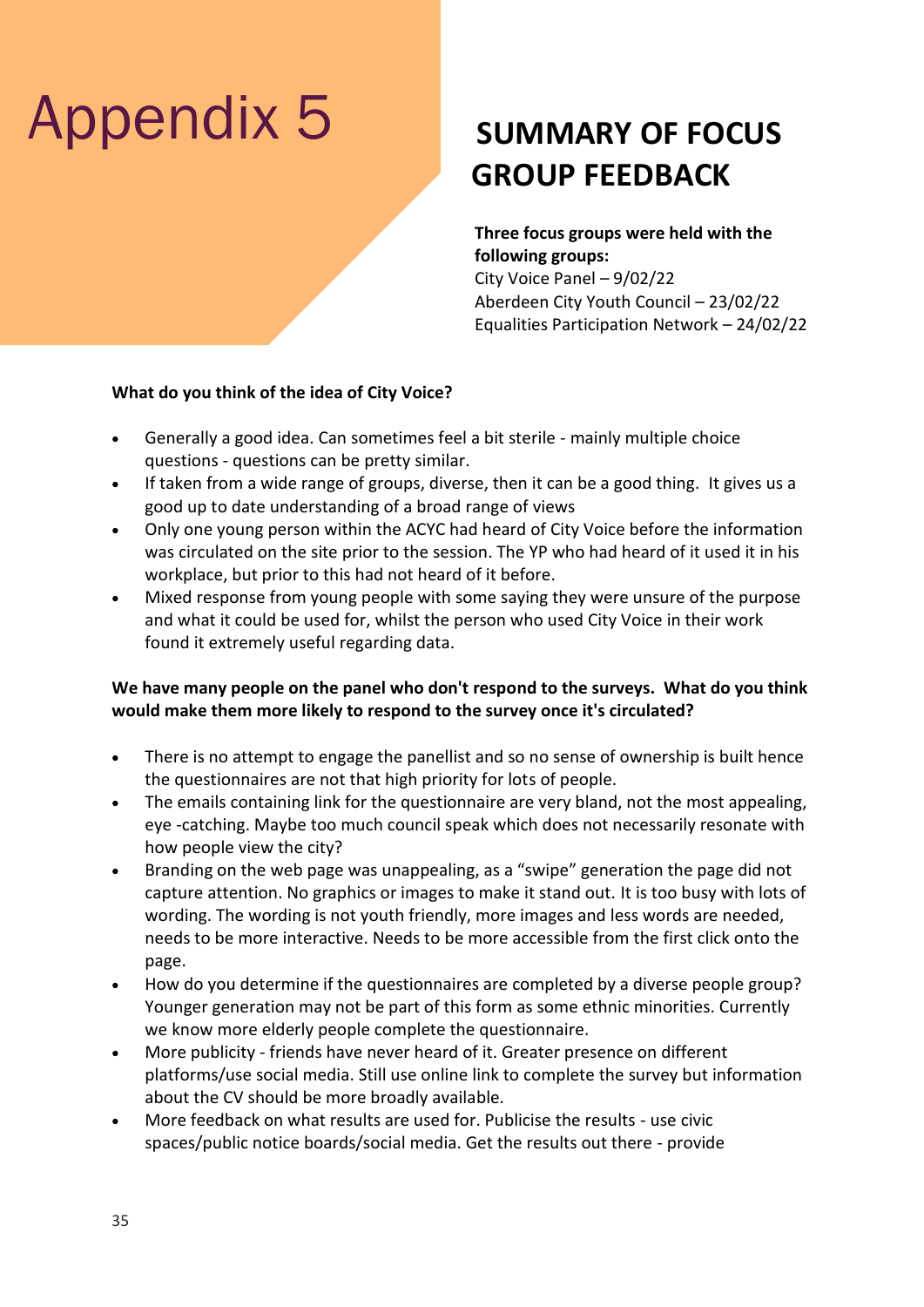opportunities to feedback on the results - "this is what we found - what do you think? Do you agree?" May encourage more people to join/participate.

• There are lots of 'hot' topics around just now (e.g. pedestrianisation of Union Street, Union Terrace Gardens etc.). The inclusion of topics that a lot of people are interested in would encourage people to complete the questionnaire. At the moment the topics covered seem pretty generic or not relevant or out of date - not what I am interested in or what I thought I would be getting asked about when joining the CV.

### **Suggestions for how this could be improved**

- Large social media push on youth friendly sites (Instagram, snapchat and Tic Tok) to make it appealing, raise awareness across all youth sectors in the city.
- The use of the term "Tic Toc generation" was used here where its is fast paced and swiping is second nature. Items need to grab you in the first 5 seconds. Surveys need to be snappy, interactive and engaging.
- Direct contact with community groups to introduce city voice, the need for their input and get representation from them to complete the questionnaires, this way, it is more balanced.
- Use of more accessible digital platforms like WhatsApp, rather than email and paperwork. A WhatsApp group will be better received and easier to engage and complete the questionnaire.
- Reduce the length of the questionnaire or break into segments where people can choose what they are interested.
- Include engaging content to build ownership within the panellist, maybe one-off virtual meetings too.
- Shorter surveys, different themes, 7 minutes or so, once every month or two months. Focus on one or two topics - allows faster feedback.
- Translating into some languages, e.g. Polish, and having an audio version would make it more accessible.
- Getting feedback from services about how the info is used will be really important
- Would be good to see more of an element of active participation, e.g. face to face meetings, sub-panels. Currently you fill in a questionnaire and can feel like it goes into a black hole - takes ages for feedback to come out. Also, when you fill in a questionnaire you know what your views are but you don't know what other people think. In a smaller panel you would get to hear other viewpoints and it would provide more interesting/useful feedback.
- Information Session in school, sessions from youth workers.
- One example that was provided that the group felt was a great example of how to interact with YP was the Lockdown Lowdown survey carried out by Young Scot - LockdownLowdown - [Breakdown of Key Findings -](https://youngscot.net/news-database/lockdownlowdown-demographic-report) Young Scot Corporate. A reward of Young Scot Reward points for completing the survey was seen as appealing to certain age groups.